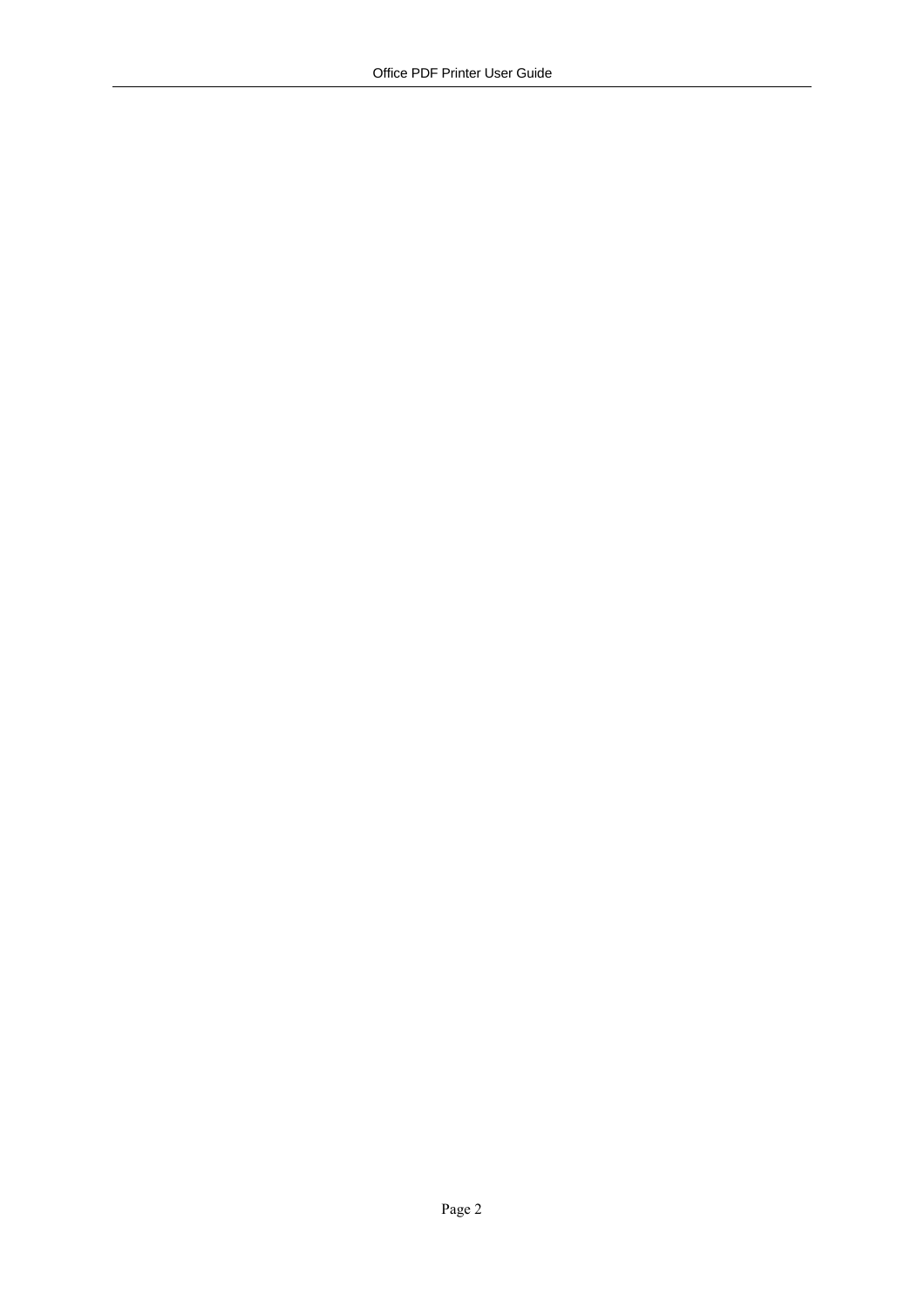## **Table of Contents**

| <b>Office PDF Printer</b>                  | 4              |
|--------------------------------------------|----------------|
| <b>Trademark and Copyright Information</b> | 4              |
| <b>Printer Basics</b>                      | 6              |
| <b>Major Features</b>                      | $\overline{7}$ |
| <b>Printer Engine Capabilities</b>         | 9              |
| <b>System Requirement</b>                  | 10             |
| <b>Create PDF</b>                          | 11             |
| <b>Document Properties</b>                 | 13             |
| <b>Overwrite Options</b>                   | 14             |
| <b>General Settings</b>                    | 15             |
| <b>Image Compression</b>                   | 16             |
| Font Embedding                             | 19             |
| <b>Color Management</b>                    | 21             |
| <b>Document Security</b>                   | 23             |
| <b>Output Options</b>                      | 25             |
| <b>PDF</b> Attachment                      | 27             |
| <b>Remove Watermark</b>                    | 28             |
| <b>Technical Support</b>                   | 29             |
| <b>Frequently Asked Questions</b>          | 30             |
| <b>Purchase &amp; Order</b>                | 33             |
| <b>Online Purchase</b>                     | 33             |
| <b>Purchase Order</b>                      | 35             |
| Other Ways of Order                        | 36             |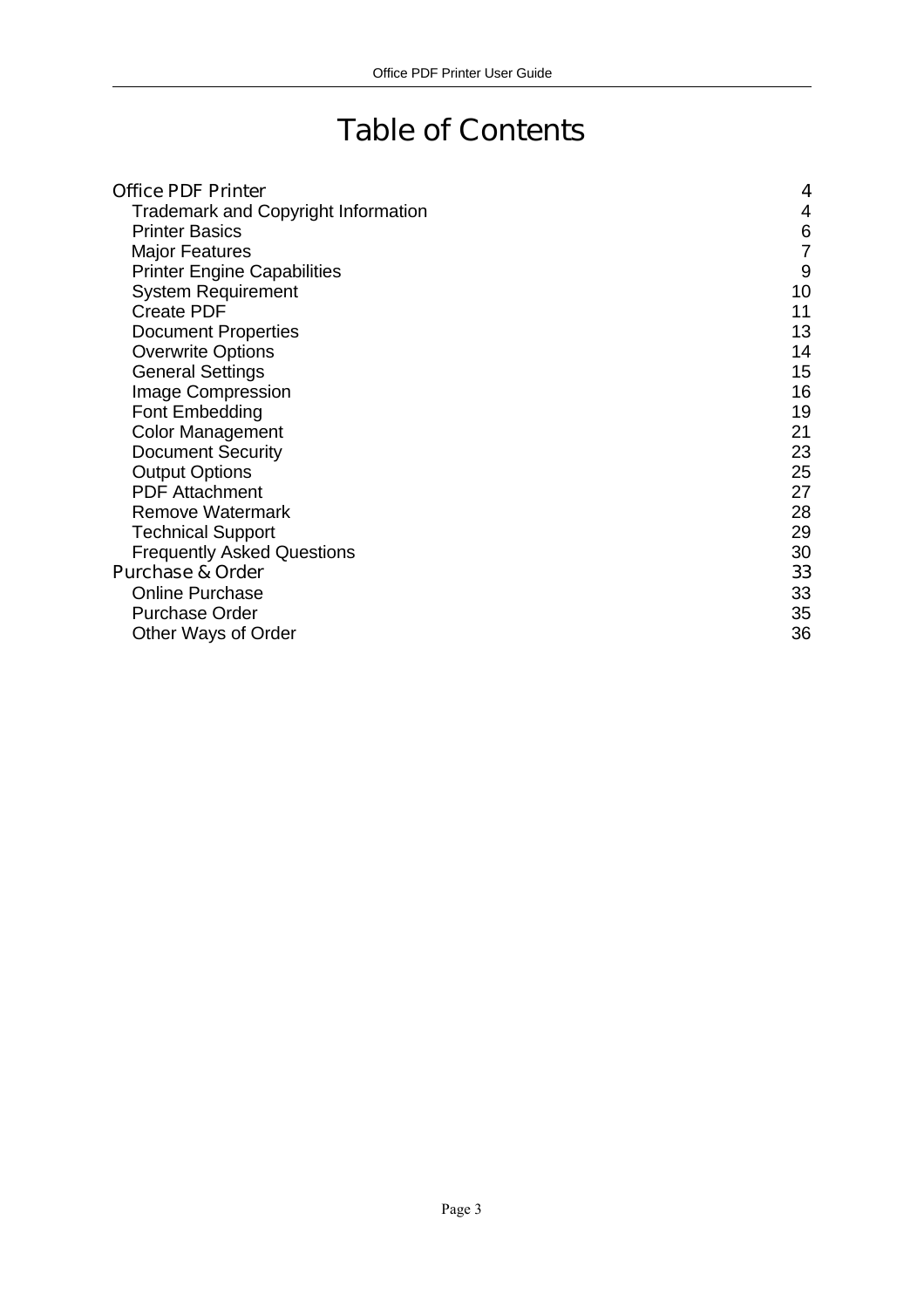## **Office PDF Printer**

| $\begin{pmatrix} -1 \\ -1 \end{pmatrix}$ = $\begin{pmatrix} 0 \\ -1 \end{pmatrix}$ > Control Panel > Printers |                                                |                  |               | Search   | $\Box$                    |              |
|---------------------------------------------------------------------------------------------------------------|------------------------------------------------|------------------|---------------|----------|---------------------------|--------------|
| Favorite Links                                                                                                | Organize + B= Views + B= Add a printer<br>Name | <b>Documents</b> | <b>Status</b> | Comments | Location                  | $\Phi$<br>y, |
| More »                                                                                                        |                                                | Fax<br>Ready     |               |          | <b>Office PDF Printer</b> |              |
| <b>Folders</b>                                                                                                | ×                                              |                  |               |          |                           |              |

## **Office PDF Printer**

### **User Guide**



## **Trademark and Copyright Information**

**Copyright and License**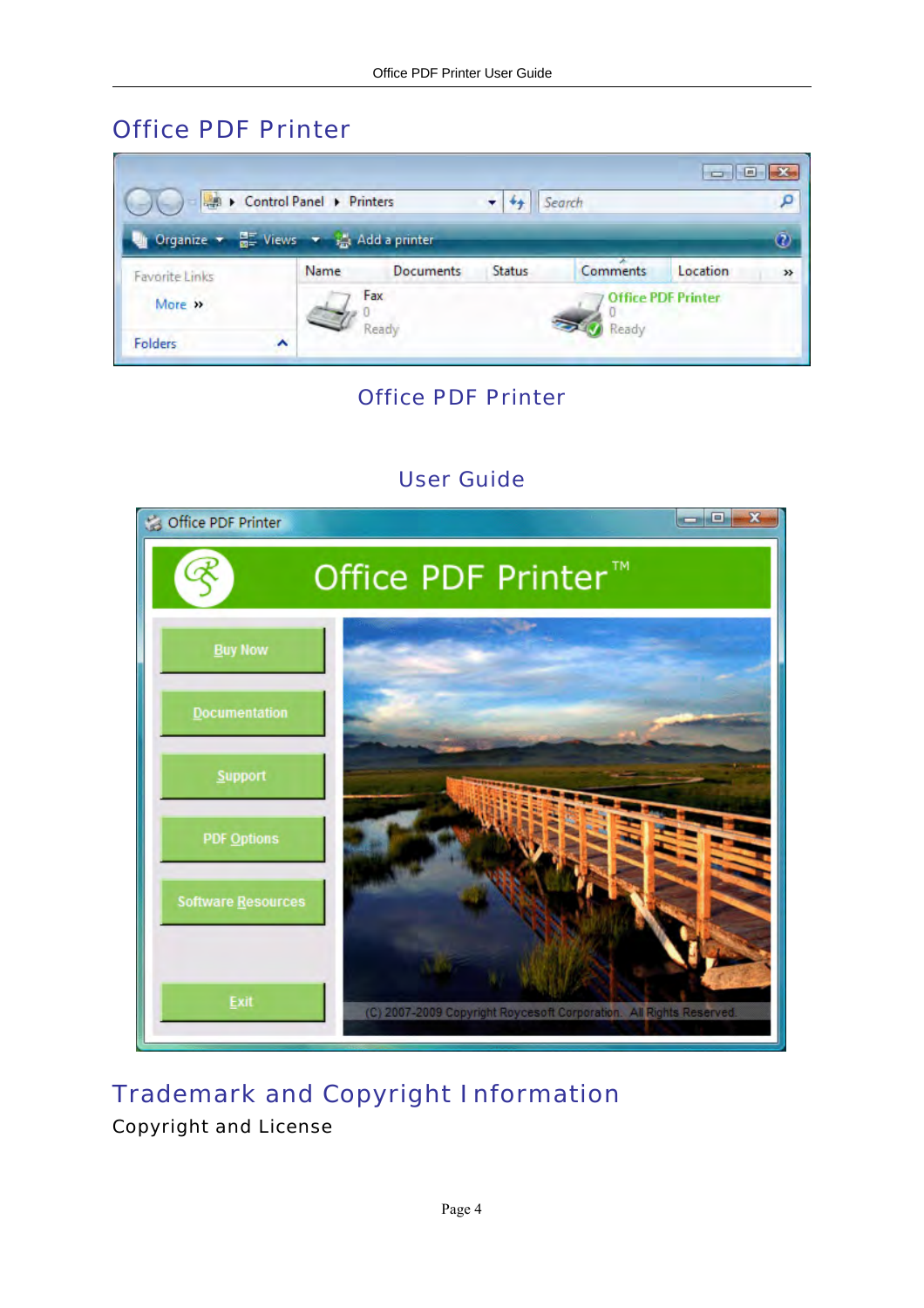2011 Copyright Roycesoft Corporation.

Reproduction, adaptation, or translation without prior written permission is prohibited, except as allowed under the copyright laws.

The information contained herein is subject to change without notice.

The only warranties for Roycesoft products and services are set forth in the express warranty statements accompanying such products and services. Nothing herein should be construed as constituting an additional warranty. Roycesoft shall not be liable for technical or editorial errors or omissions contained herein.

Part number: OPP30-5120

#### **Trademark Credits**

Adobe<sup>®</sup> and PostScript are trademarks of Adobe Systems Incorporated.

Linux is a U.S. registered trademark of Linus Torvalds.

Microsoft® Windows®, and Windows NT® are U.S. registered trademarks of Microsoft Corp.

UNIX<sup>®</sup> is a registered trademark of The Open Group.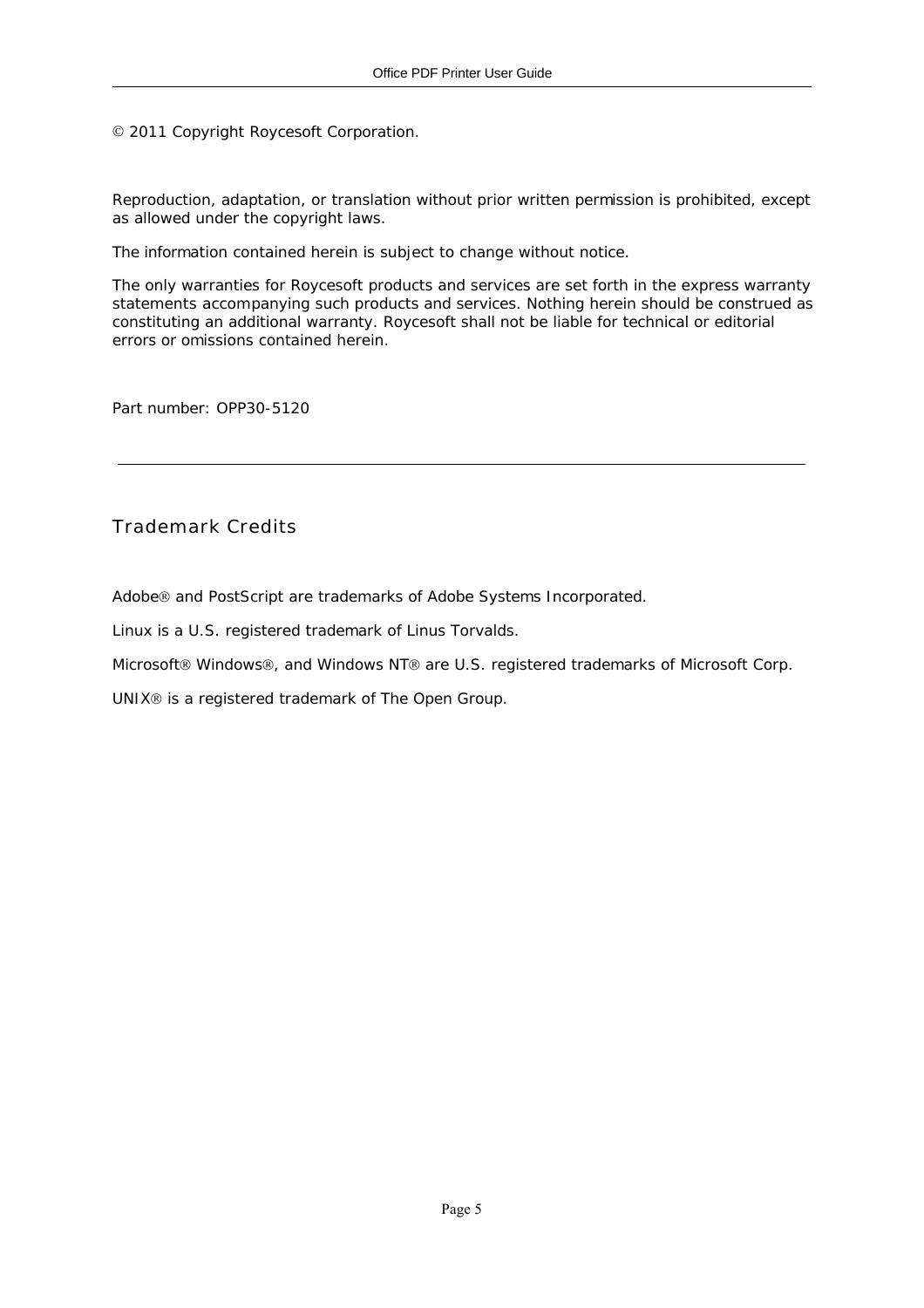## **Printer Basics**

Office PDF Printer allows you to quickly turn your graphics and electronic documents to Adobe PDF with professional quality. Useful features, such as encryption, compression, font embedding, RGB, sRGB, CMYK color space conversion, automation options, PDF attachment, merge, append, overwrite options, active hyperlink, custom paper size, terminal server compatibility, and premium technical support are ALL included.

Office PDF Printer enables you to create and optimize PDF output for its intended use. You can make PDF documents small for Web display or high resolution for printing with Office PDF Printer's powerful Compression features. You can also embed fonts, if needed, in the PDF document to ensure correct document display.



A few simple clicks will convert almost any of your existing documents to a high quality PDF File.

Office PDF Printer installs itself as a virtual printer driver. After a successful installation, a Office PDF Printer will appear in your Printers and Faxes folder/list.

To create PDF files, all you have to do is to print your documents (from Microsoft Word, WordPad, NotePad or any other software) to this Office PDF Printer.

Open a document , select Print and choose Office PDF Printer. Confirm your Print. It will ask you where to save the PDF file and when finished, the PDF file will be automatically opened.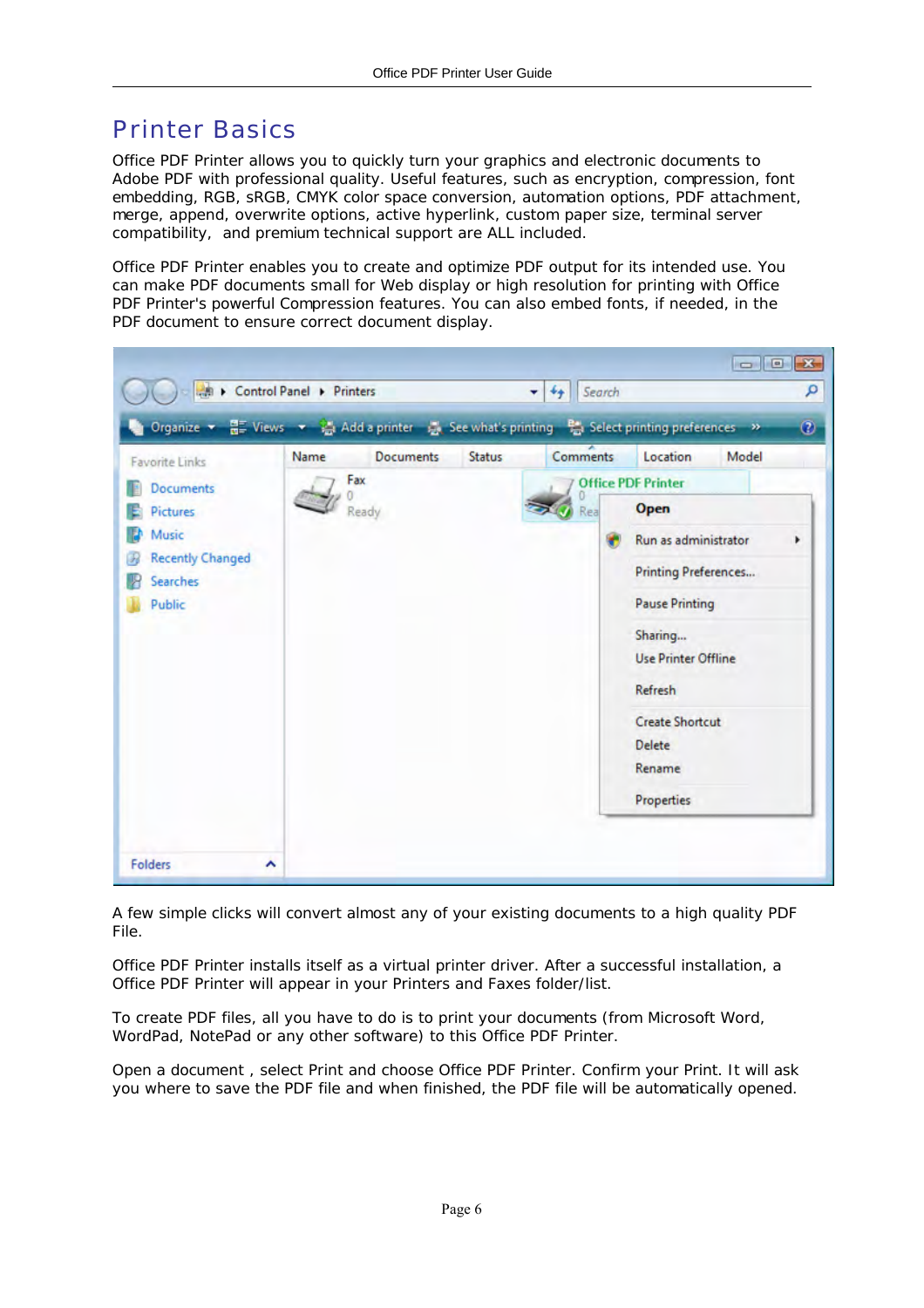## **Major Features**

The following matrix shows the feature of the latest Office PDF Printer 3.0 (build 319) as compared with Office PDF Printer 2.5 (build 263),

| Product<br>Features                                                                        | 2.5 (build 263) | Office PDF Printer Office PDF Printer<br>3.0 (build 319) |
|--------------------------------------------------------------------------------------------|-----------------|----------------------------------------------------------|
| Create Adobe PDF by printing from<br>any Windows application that can<br>print             | <b>Yes</b>      | Yes                                                      |
| Quickly convert Microsoft Word,<br>Excel, PowerPoint, Visio, Access<br>documents to PDF    | Yes             | Yes                                                      |
| Embed fonts into PDF automatically                                                         | Yes             | Yes                                                      |
| Produce full-text searchable PDF<br>documents                                              | Yes             | Yes                                                      |
| Archive web pages as Adobe PDF files                                                       | Yes             | Yes                                                      |
| Optimize Adobe PDF output by<br>compression                                                | Yes             | Yes                                                      |
| Archive web pages to PDF with all<br>images and background                                 | Yes             | Yes                                                      |
| Windows Vista compatible                                                                   | Yes             | Yes                                                      |
| Secure PDF document with Password<br>(128-bit RC4 encryption)                              | Yes             | Yes                                                      |
| Protect PDF file with Access, Print,<br>Modify, Annotation, Form Filling-in<br>permissions | Yes             | Yes                                                      |
| Restrict viewing, printing, editing, or<br>copying of documents                            | Yes             | Yes                                                      |
| Combine multiple PDF documents into<br>one PDF File                                        | Yes             | Yes                                                      |
| Embed TrueType, OpenType, Type1,<br>Windows FNT/FON, CID font with PDF<br>document         | Yes             | Yes                                                      |
| Support CIE color space conversion<br>and ICC profile embedding                            | Yes             | Yes                                                      |
| Specify custom paper size                                                                  | Yes             | Yes                                                      |
| Accurate downsampling for images                                                           | Yes             | Yes                                                      |
| Active hyperlink after conversion to<br><b>PDF</b>                                         | Yes             | Yes                                                      |
| JPEG 2000 powered image conversion<br>engine                                               | Yes             | Yes                                                      |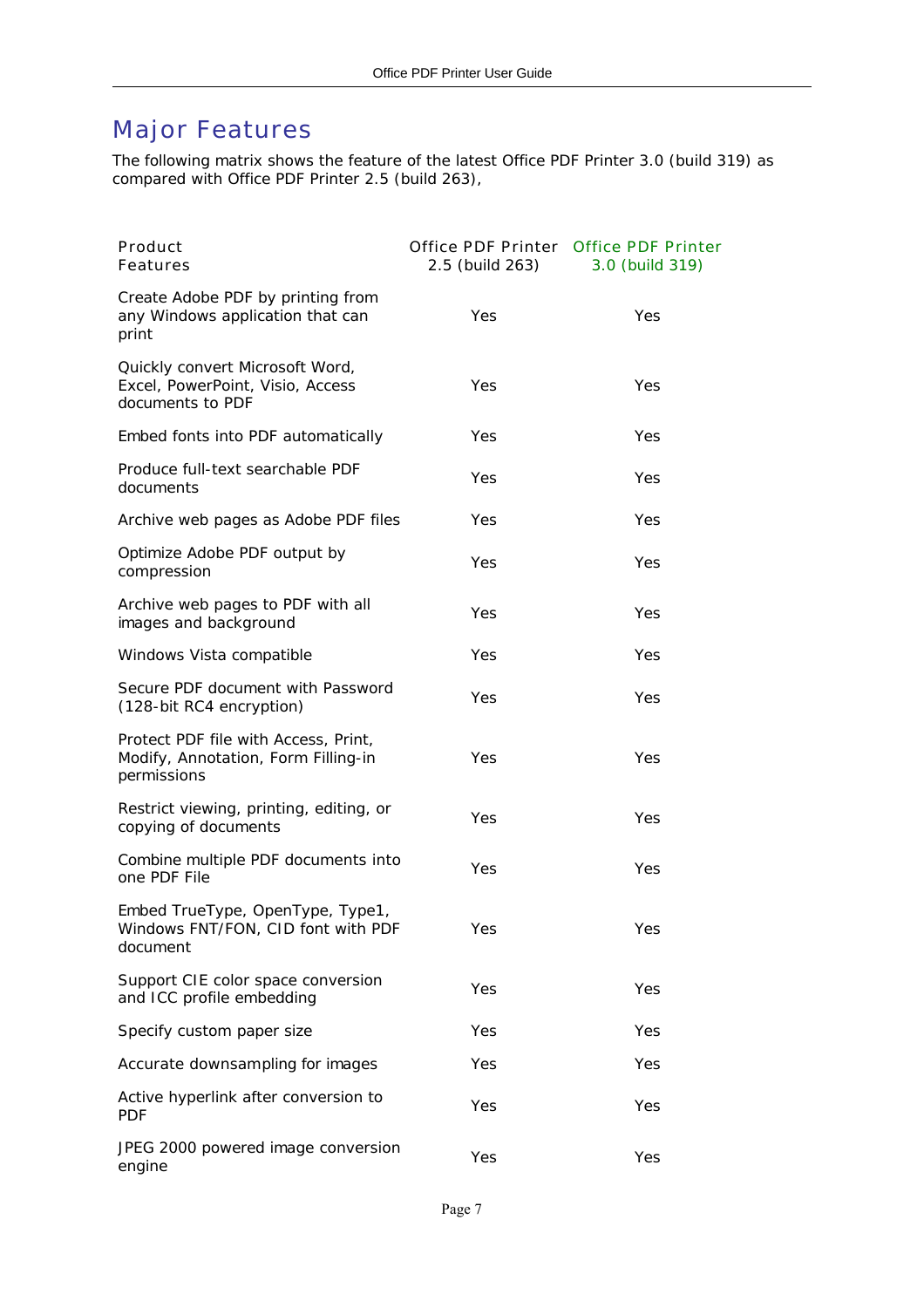| Totally vector-based output for<br>conversion from DWG to PDF, and<br>DXF to PDF           | Yes | Yes |
|--------------------------------------------------------------------------------------------|-----|-----|
| Integrated Word, Excel, PowerPoint,<br>Visio document with PDF document as<br>Attachment   | Yes | Yes |
| Produce ultra compressed PDF<br>document                                                   | Yes | Yes |
| Page Orientation with preview                                                              | Yes | Yes |
| PDF Resolution up to 4800 dpi                                                              | Yes | Yes |
| Convert JPEG, BMP, PNG, GIF, TIFF<br>etc image formats to PDF in lossless<br>and loss mode | Yes | Yes |
| Archive web pages as Adobe PDF files                                                       | Yes | Yes |
| Transfer document metadata<br>information to PDF output<br>automatically                   | Yes | Yes |
| Create CMYK PDF                                                                            | Yes | Yes |
| Remove hidden sensitive data that<br>would have possibly embedded into<br><b>PDF</b>       | Yes | Yes |
| Device independent, RGB, sRGB,<br><b>CMYK Color Space support</b>                          | Yes | Yes |
| Render with ICC profile and specify<br>rendering intent during conversion                  | Yes | Yes |
| Text, image, compound with PDF<br>transparency                                             | Yes | Yes |
| Microsoft Windows 7 support                                                                | No  | Yes |
| Support state-of-art Microsoft & Citrix<br>Terminal Server environment                     | No  | Yes |
| Fully compliant to the latest Adobe<br><b>PDF Specification</b>                            | No  | Yes |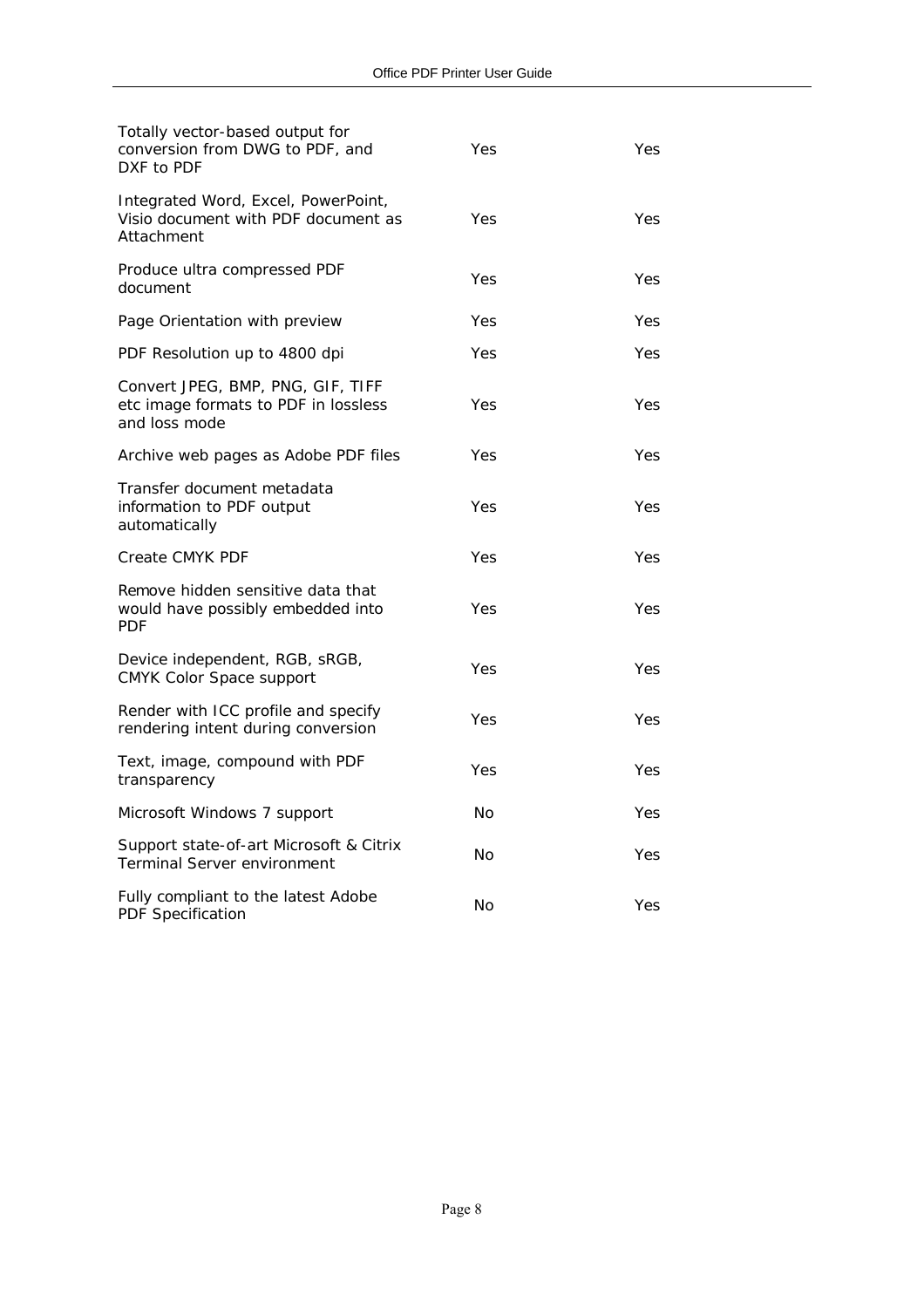## **Printer Engine Capabilities**

**PDF Printer Engine Capabilities:**

Adobe PDF Version: PDF 1.4, PDF 1.5, PDF 1.6, PDF 1.7, PDF 1.8 Maximum Resolution: 4800 dpi Maximum Paper Size: 4800 X 4800 inch PDF Engine Speed: 720 PPM (Page Per Minute) Rendering Intent: Absolute, Saturate, Relative Font Embedding: TrueType, OpenType, Type1, CID-Type1, Multiple Masters Type1, OpenType/CFF, pure CFF, CEF Windows FNT/FON, X11 PCF font Font Manipulation: Embedding, Subsetting Print Driver Version: Version-3 (User Mode) Print Driver Architecture: x86 (32-bit) and x64 (64-bit) Supported Operating Systems: Windows Server 2008, 2003, 2000, XP, Vista, MCE, and Windows 7 Compression Method: Run Length, ZIP, JPEG lossless, JPEG non-lossless, JPEG2000 Color Space: CMYK, sRGB, RGB Print Quality: Desktop publishing, Digital Publishing, and Commercial Publishing Encryption: 128-bit RC4 (high) Supported Format: 2,600 graphics and document formats Server Compatibility: Citrix/terminal services environment, Windows Server Metadata: Embedding, Adding, Removing, Editing Paper Sheets Size: Standard, Custom Maximum PDF Size: 6335 MB Maximum PDF Attachment Size: 2048 MB PDF Merge Capability: Append to existing, Insert at the begining of existing Device Emulation: Enabled Business Graphics Support: ICC Profile enabled Orientation: Portrait, Landscape Preview: Preview PDF paper/page size, View PDF result after creation Printer sharing: Point-and-Print support Network printer support: Enabled Adobe Acrobat required: No GhostScript required: No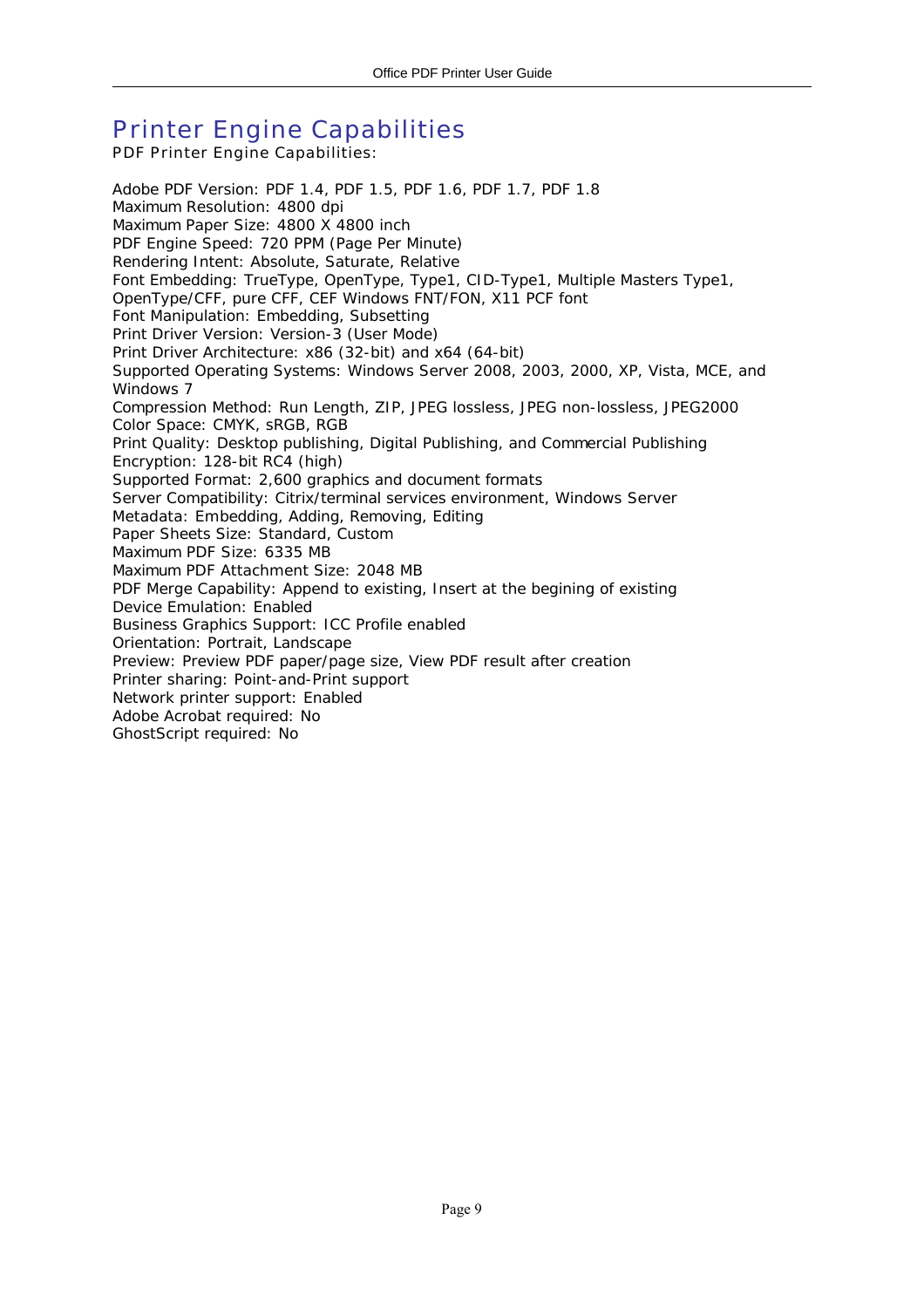## **System Requirement**

Designed for Microsoft Windows 2000, Windows XP, Windows Server 2003, Windows Vista, Windows Server 2008, and Windows 7.

**Basic Requirement**

CPU: Pentium III 500MHZ or AMD Athlon 2200+ RAM: 64MB Free Space: 20 MB

**Recommended Requirement**

CPU: Pentium IV 1.2GHZ or AMD Athlon 2800+ RAM: 256MB Free Space: 60 MB

**Server OS Requirement:**

Windows Server 2008 R2 Windows Server 2008 Windows Server 2003 R2 Windows Server 2003 Windows 2000 Server Windows Terminal Server Citrix MetaFrame XP Citrix Presentation Server

**Compatible with:**

Windows 7 Windows Vista Windows XP Windows MCE Windows 2000 Professional

**Client OS Requirement:**

Windows 7 Windows Vista Windows XP Windows MCE Windows 2000 Professional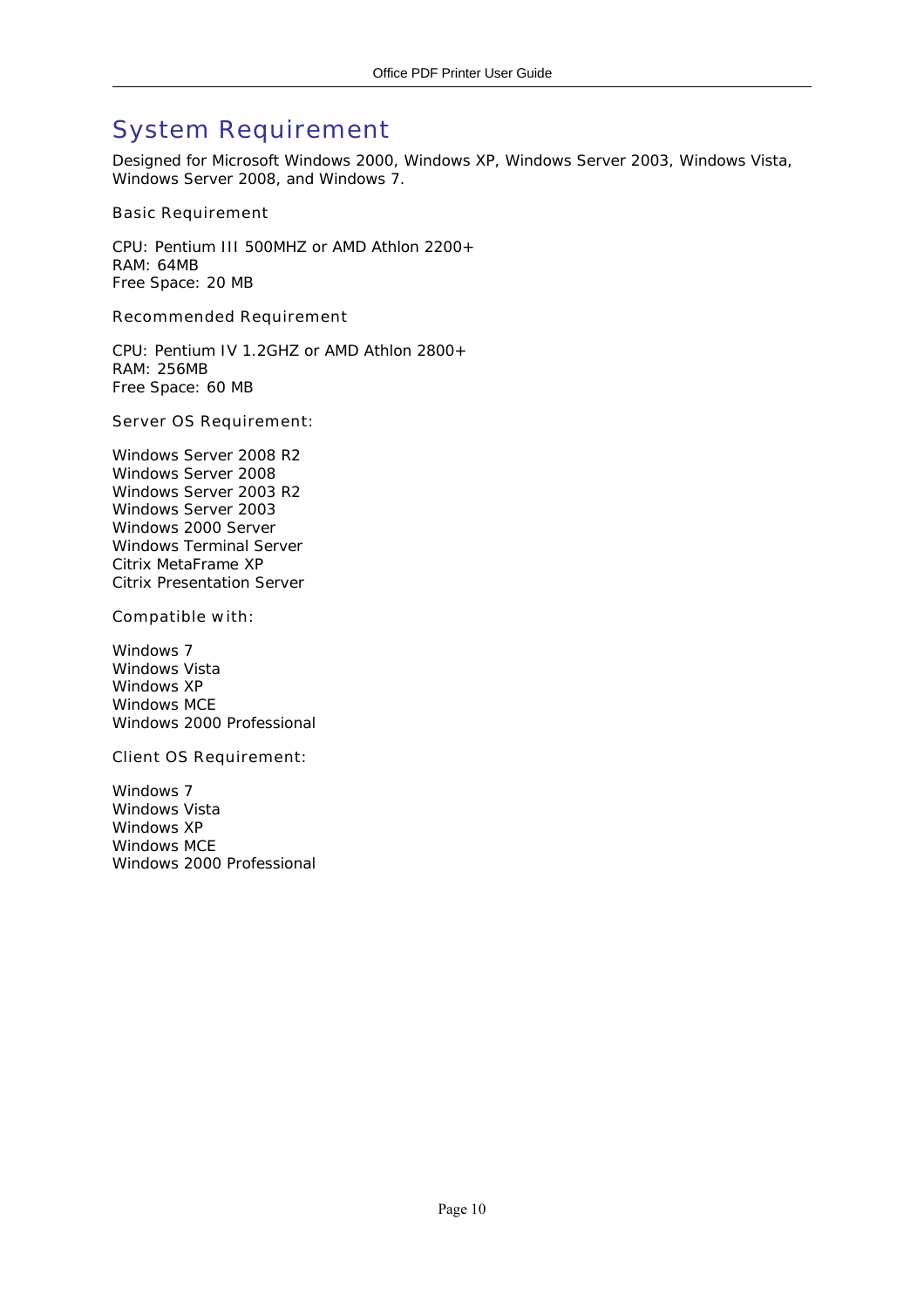## **Create PDF**

To create PDF files, all you have to do is to follow the 1-2-3 steps:

- 1. Open a document , choose Print.
- 2. Select the 'Office PDF Printer' printer.
- 3. Confirm your Print.



Office PDF Printer will ask you where to save the PDF file and when finished, the PDF file will be automatically opened in your PDF viewer, usually in Adobe Reader.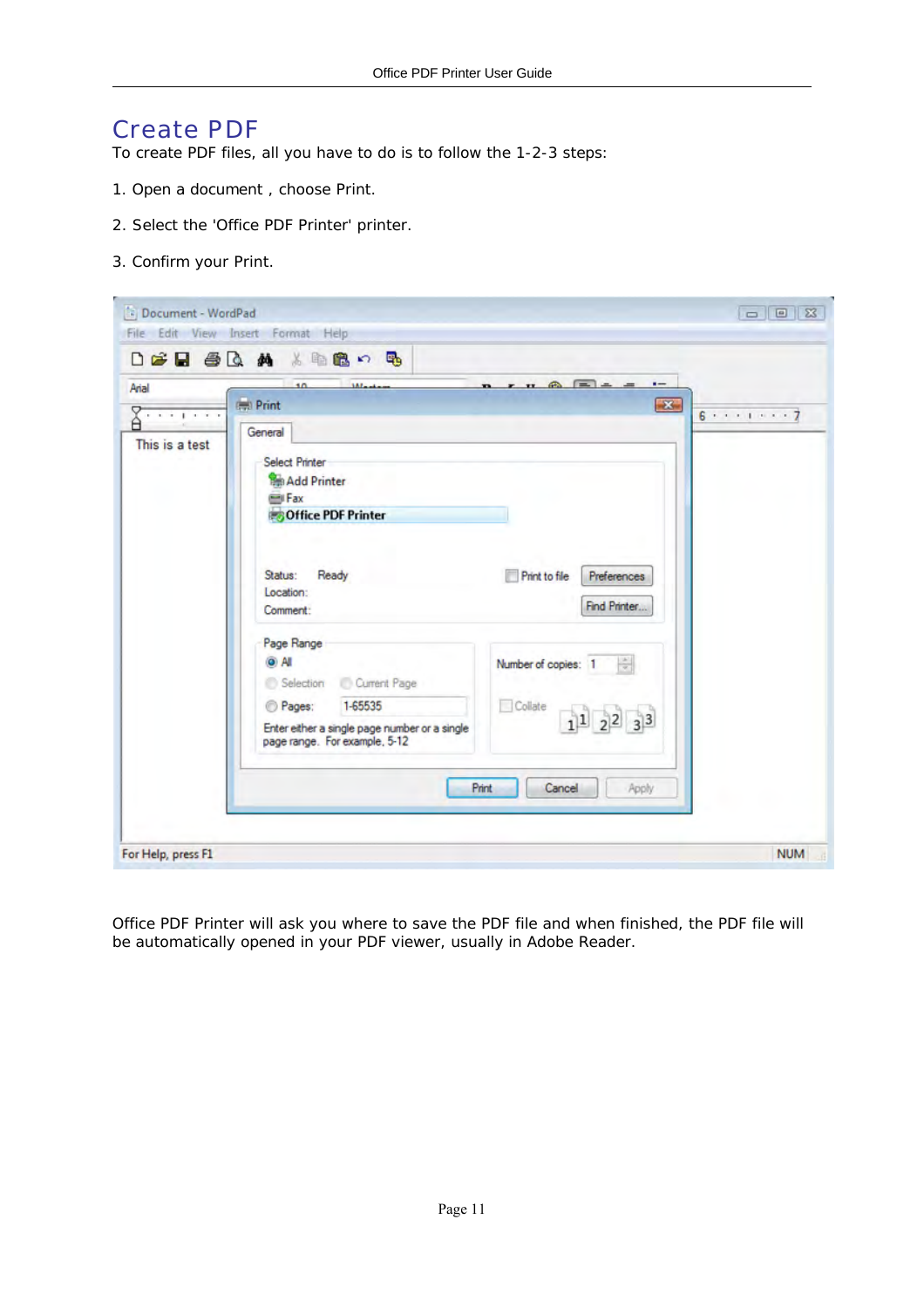|                       | DER SQ A & RBO B                               |                             |                                                 |                       |      |         |                        |            |
|-----------------------|------------------------------------------------|-----------------------------|-------------------------------------------------|-----------------------|------|---------|------------------------|------------|
| Arial                 | <b>E</b> Save As                               |                             |                                                 |                       |      |         | $\mathbf{z}$           |            |
| $x \cdot \cdot \cdot$ |                                                | Save in: Documents          |                                                 |                       |      | $- 000$ |                        | $\cdots$ 7 |
| This is a to          |                                                | Name                        | Date modif Type                                 |                       | Size | Tags    |                        |            |
|                       | <b>Recent Places</b><br><b>Desktop</b><br>shsw |                             |                                                 | This folder is empty. |      |         |                        |            |
|                       | Computer<br><b>Network</b>                     | File name:<br>Save as type: | Document<br>PDF File(".pdf)<br>Advanced Options |                       |      | ▼<br>٠  | Save<br>Cancel<br>Help |            |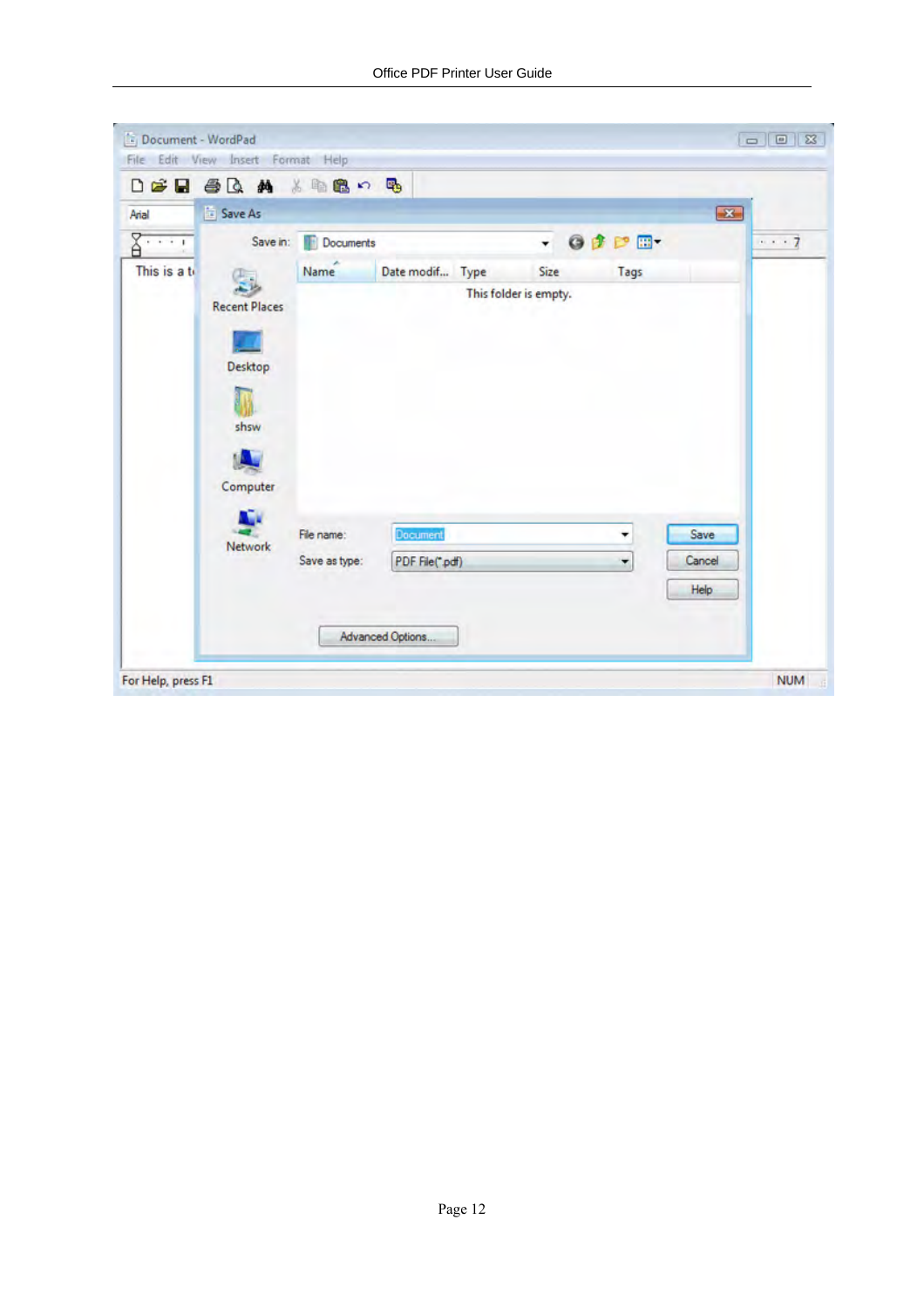### **Document Properties**

With the massive volume of documents being produced every day, creators spend much of their time perfecting content and layout. Far too often, authors ignore the finishing touch, the addition of metadata - an essential collection of information that helps make a document's unique content stand out in the crowd.

| Title:        | <b>Document</b>    |          |
|---------------|--------------------|----------|
| Author:       |                    |          |
| Subject:      |                    |          |
| Keywords:     |                    |          |
|               |                    |          |
|               |                    | <b>H</b> |
| Application:  | Document - WordPad |          |
| PDF Producer: | Royce PDF Printer  |          |
|               | OK<br>Cancel       |          |

The inclusion of metadata can enable your documents with the proper identity so that users can find essential information quickly. When used with a search tool, these documents become part of an index that makes searching large numbers of PDF files fast and efficient.

You will see a number of default metadata options in a PDF document, none of which are populated by Microsoft Office applications other than Title, Subject, Author and Keywords. You can delete these placeholders if needed, but since there is no data there, it should not be a concern.

Metadata is hidden information in a computer file that may contain potentially dangerous or embarrassing information or lead to an accidental disclosure. In Office documents, there are many instances of data hidden in files, such as Word's Track Changes, that have been highly publicized.

For the most part, PDF is immune to these issues. PDFs represent the visual display as it will be printed. Still, it is a good idea to understand what if any risks are associated with PDF and metadata.

So, realistically, here is what firms should be concerned about before sending out a PDF:

1. Are the Title, Subject, Author and Keyword fields empty?

 Can be performed manually via Document Properties-->Description or in batch in Acrobat Reader.

2. Are there annotations on the document?

Can be deleted using the Comments tab in Document Properties.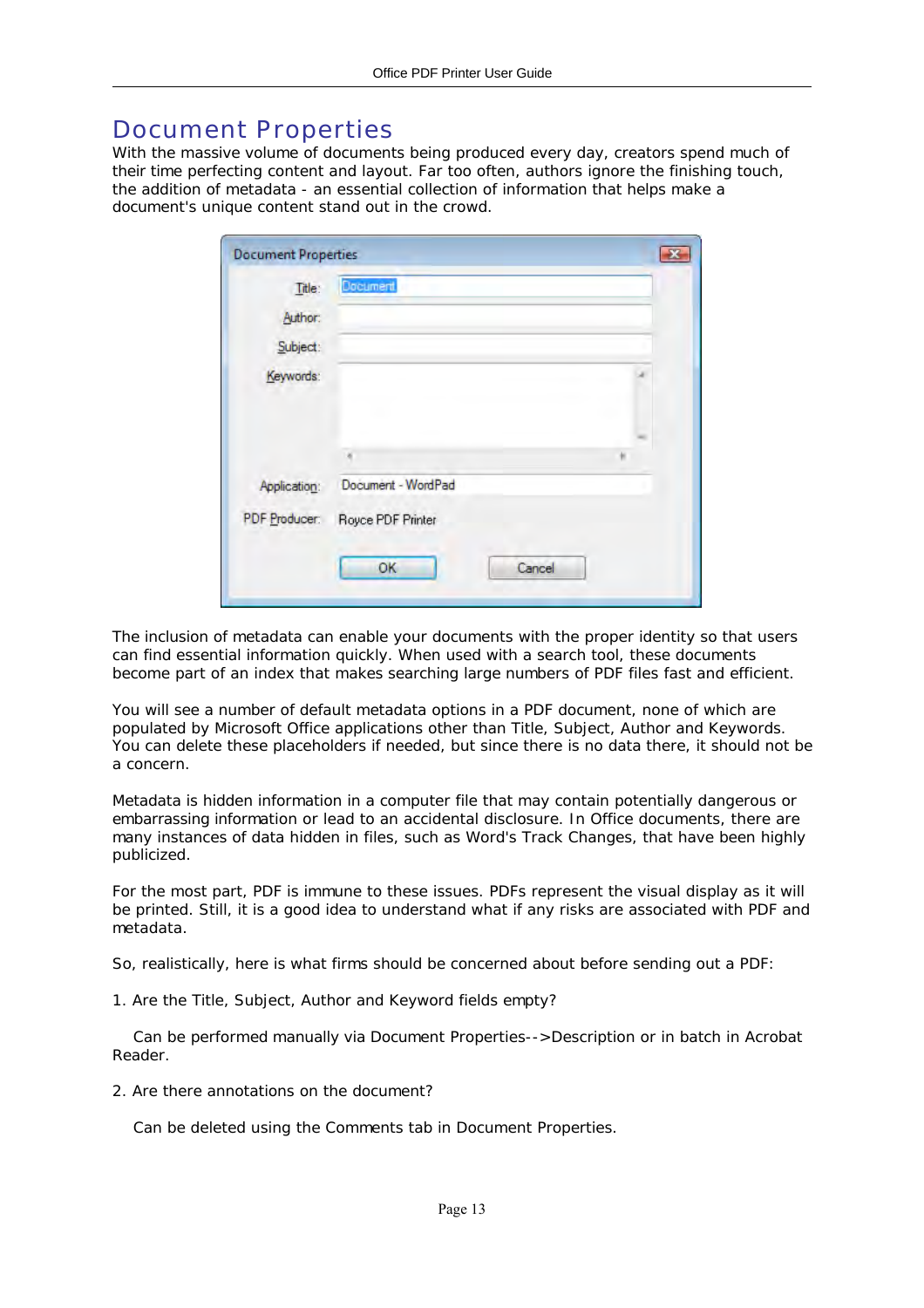## **Overwrite Options**

Office PDF Printer pops up a confirmation dialog after it figures out the destination PDF file already exists.

| Confirmation                                     |  |
|--------------------------------------------------|--|
| The destination PDF file already exists. You can |  |
| Insert at beginning of existing file             |  |
| Append to the existing file                      |  |
| O Overwrite existing file                        |  |
| OК<br>Cancel                                     |  |

**The confirmation dialog provides three options,**

- 1. Insert the resulting PDF file at beginning of the existing PDF file
- 2. Append the resulting PDF file to the existing PDF file
- 3. Overwrite existing file

You can choose the option of your preference when the conflict happens.

**To disable this confirmation dialog for good and all, you would probably be interested in letting the software know your choice in the Output Options tab,**

- 1. Confirm with overwrite options
- 2. Insert at beginning of existing file
- 3. Append to existing file
- 4. Overwrite without asking

Unless you select the first option, Office PDF Printer will remember your choice each time when destination PDF file is detected to be already in place.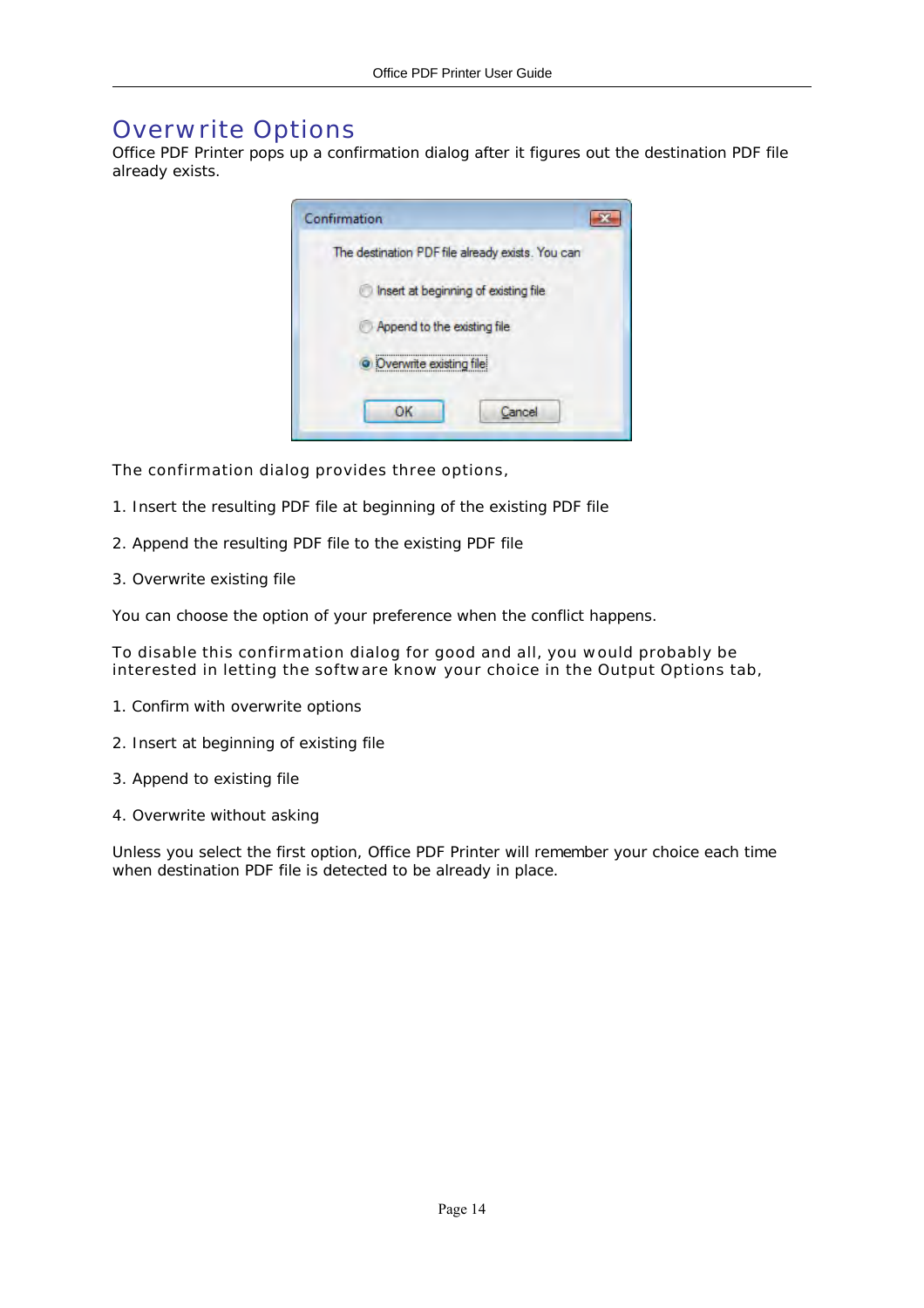## **General Settings**

Not everything fits neatly onto a standard page. Sometimes you need a larger page size, especially if you're creating engineering drawings or other technical documents. Office PDF Printer supports ISO, ANSI, JSI, and ARCH formats, making it easy to produce high-quality PDF documents from virtually any large-format document. Just use the Office PDF Printer which is automatically installed with the Office PDF Printer product - to print from your application, and customize the page dimensions for the size you need. Width, Length, and Margin value can be specified to answer your specific need.

| Document Security                            |         |                   |                  | Output Options | About                       |
|----------------------------------------------|---------|-------------------|------------------|----------------|-----------------------------|
| <b>General Settings</b>                      |         | Image Compression |                  | Font Embedding | Color Space                 |
| Paper Options                                |         |                   |                  |                |                             |
| Paper Size:                                  | A4      |                   |                  |                | 210.0                       |
| C Custom Size: (Millimeter)                  |         |                   |                  |                | $\frac{*}{\uparrow}$<br>6.3 |
|                                              | Width:  | 210.0             |                  |                |                             |
|                                              | Length: | 2970              |                  | 297.0          |                             |
|                                              | Margin: | 6,3               |                  |                |                             |
|                                              |         |                   |                  |                |                             |
| V Automatically open PDF file after creation |         |                   |                  | (mm)           | $63 +$                      |
| <b>Print Quality</b>                         |         |                   |                  | Orientation    |                             |
| Resolution:                                  | 600 DPI |                   |                  | • Portrait     |                             |
| Scale:                                       | 100     |                   | $\gamma_{\rm s}$ | C Landscape    |                             |
|                                              |         |                   |                  |                |                             |

Care much on the resolution of your PDF document? In this PDF General Settings tab, you can specify the resolution from 150 dpi to 2400 dpi.

Office PDF Printer features zoom-in and zoom-out effect in the conversion from a source document to the final PDF document. The default scale is 100%, and you can change this value to virtually any percentage you want.

Either Landscape or Portrait should be specified as the default orientation. Print tickets sending from with an application, such as Microsoft Office, may override the default orientation. Therefore, you could get a PDF file with different page orientation for separate pages, preserving the exact layout and contents of your original document.

A preview window is included in this PDF General Settings tab, and it allows you to know what the size and layout of the PDF output would look like.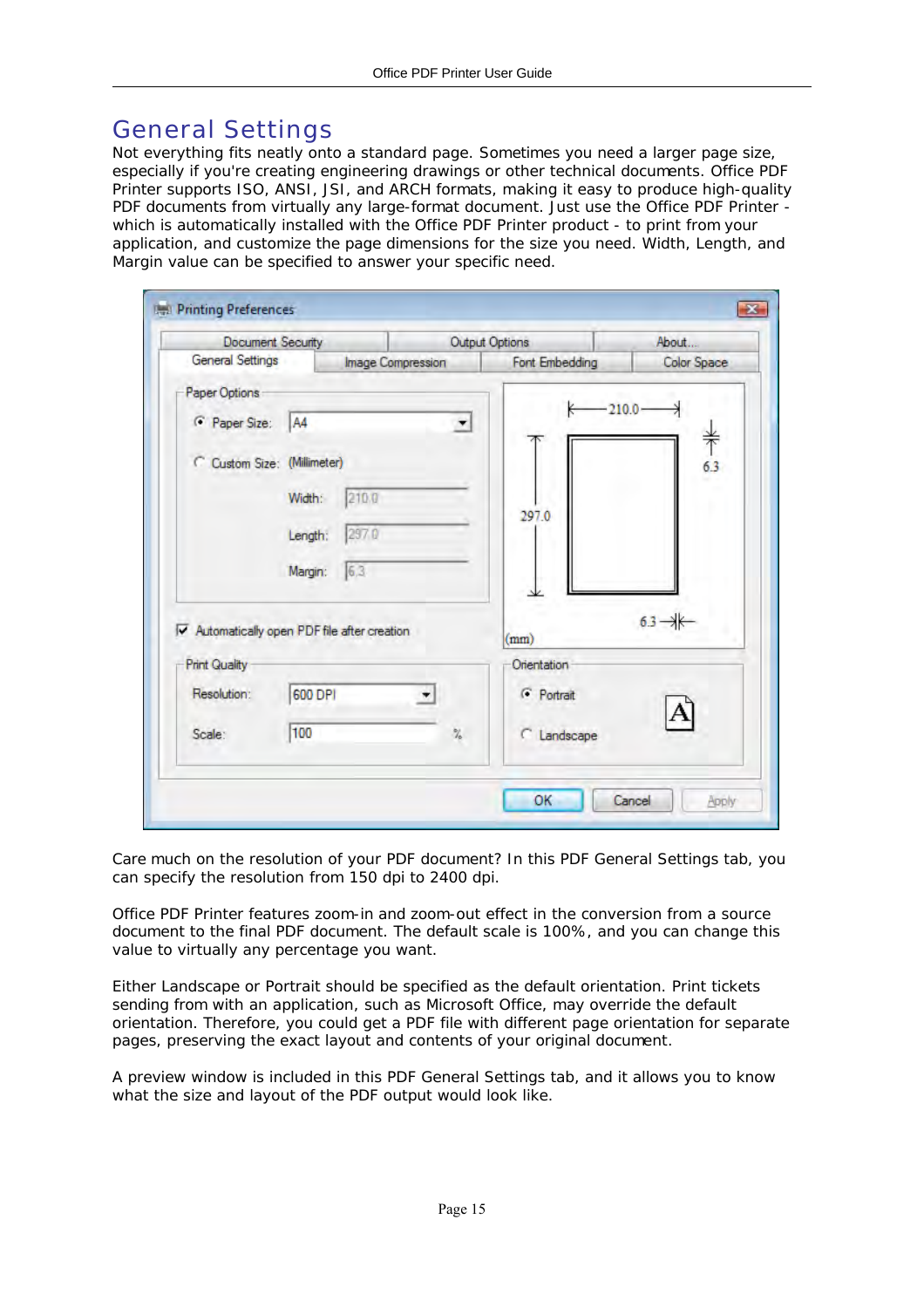## **Image Compression**

In the process of conversion, Office PDF Printer automatically compresses text, line art, and resamples monochrome, grayscale, color images. Depending on the settings you choose, compression and resampling can significantly reduce the size of a PDF file with little or no loss of detail and precision.

| <b>Document Security</b>         |                      |                        | Output Options         |                  | About                    |
|----------------------------------|----------------------|------------------------|------------------------|------------------|--------------------------|
| General Settings                 |                      | Image Compression      | Font Embedding         |                  | <b>Color Space</b>       |
| Color image compression          |                      | Gray image compression |                        |                  | B&W image compression    |
| Compression Algorithm:           |                      | Compression Algorithm: |                        |                  | Compression Algorithm:   |
| UPEG                             | $\blacktriangledown$ | <b>JPEG</b>            |                        | CCITT Group 4    |                          |
| Downsampling Method:             |                      | Downsampling Method:   |                        |                  | Downsampling Method:     |
| Bicubic Downsampling v           |                      |                        | Bicubic Downsampling v |                  | Bicubic Downsampling     |
| For image above:                 |                      | For image above:       |                        | For image above: |                          |
| 300                              | pixels per inch      | 300                    | pixels per inch        | 1200             | pixels per inch          |
| Downsample to:                   |                      | Downsample to:         |                        | Downsample to:   |                          |
| 450                              | pixels per inch      | 450                    | pixels per inch        | 1800             | pixels per inch          |
| Image Quality:                   |                      | Image Quality:         |                        |                  |                          |
| 30 30 30 30 30 30 30 30 30 30 40 |                      |                        | TTI TTI TTI TTI        |                  | Enable Ultra Compression |

**Compression Algorithm:**

ZIP is a compression method that works well on images with large areas of single colors or repeating patterns, such as screen shots and simple images. The ZIP method is lossless, which means it does not remove data to reduce le size and so does not affect an image's quality.

The JPEG (Joint Photographic Experts Group) compression method is suitable for grayscale or color images, such as continuous-tone photographs that contain more detail than can be reproduced on-screen or in print. JPEG is lossy, which means that it removes image data and may reduce image quality, but it attempts to reduce file size with the minimum loss of information. Because JPEG eliminates data, it can achieve much smaller file sizes than ZIP compression.

The JPEG2000 is a wavelet-based image compression standard. It was created by the Joint Photographic Experts Group committee in the year 2000 with the intention of superseding their original discrete cosine transform-based JPEG standard (created about 1991). JPEG 2000 requires far greater decompression time than JPEG and allows more sophisticated progressive downloads, yet averages similar compression rates. JPEG 2000 becomes increasingly blurred with higher compression ratios rather than generating JPEG's "blocking and ringing" artifacts, complicating direct comparison of their respective compression rates.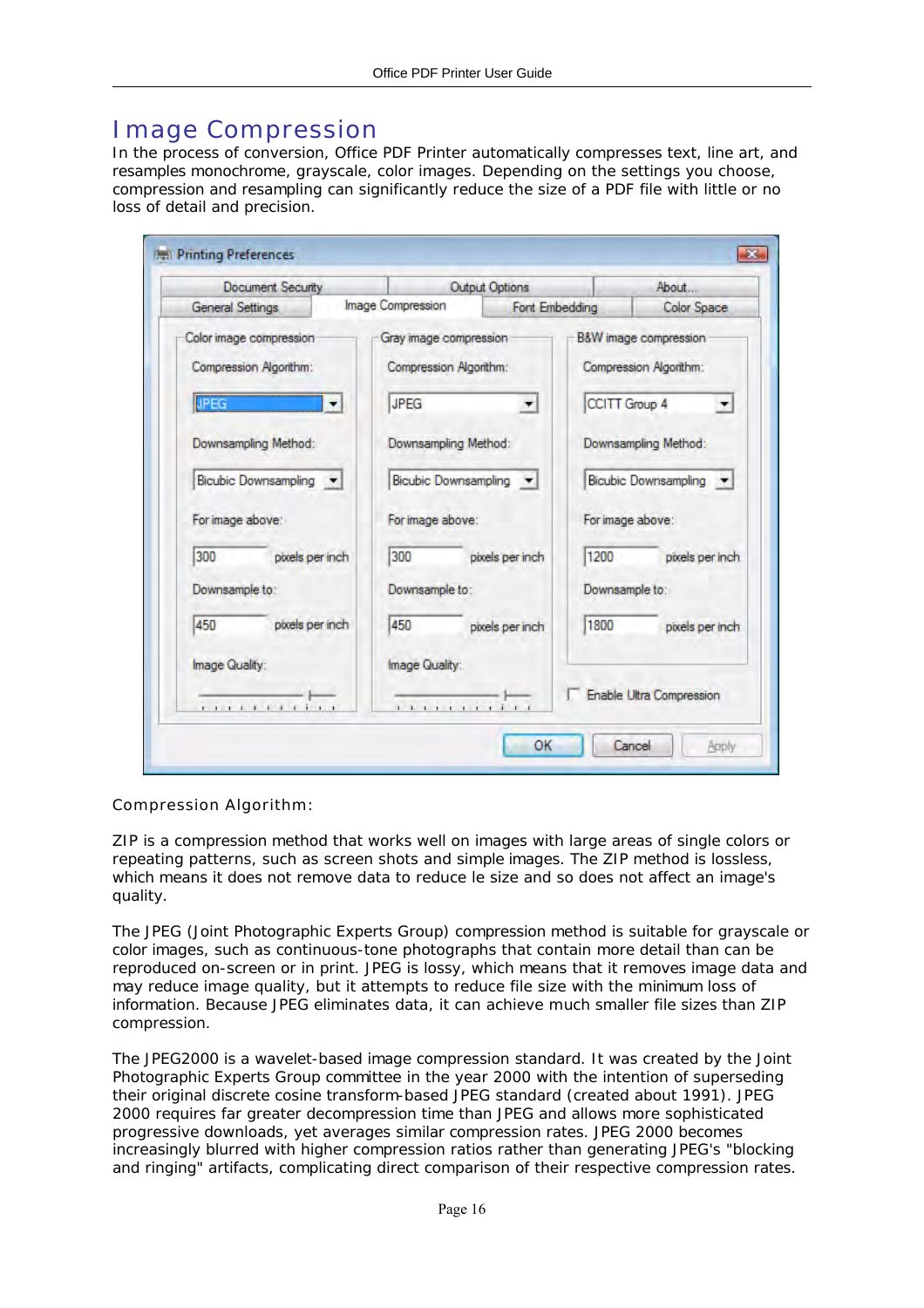Images machine-judged to be of equivalent quality for both compression schemes often look better to humans in JPEG 2000 at low bitrates.

#### **Image Quality:**

Office PDF Printer provides five JPEG options, ranging from Maximum quality (the least compression and the smallest loss of data) to Minimum quality (the most compression and the greatest loss of data). The loss of detail that results from the Maximum and High quality settings are so slight that most people cannot tell an image has been compressed; at Minimum and Low, however, the image may become blocky and acquire a mosaic look. The Medium quality setting usually strikes the best balance in creating a compact file while still maintaining enough information to produce high-quality images.

The CCITT (International Coordinating Committee for Telephony and Telegraphy) compression method is appropriate for black-and-white images made by paint programs and any images scanned with an image depth of 1 bit. CCITT is a lossless method.

Office PDF Printer provides the CCITT Group 3 and Group 4 compression options. CCITT Group 4 is a general-purpose method that produces good compression for most types of monochrome images. CCITT Group 3, used by most fax machines, compresses monochrome images one row at a time.

Run Length is a lossless compression option that produces the best results for images that contain large areas of solid white or black.

#### **Resampling Method:**

Resampling refers to changing the pixel dimensions (and therefore display size) of an image. When you downsample (or decrease the number of pixels), information is deleted from the image. When you resample up (or increase the number of pixels), new pixels are added based on color values of existing pixels. You specify an interpolation method - average downsampling, bicubic downsampling, or subsampling - to determine how pixels are added or deleted.

To resample an image, Office PDF Printer combines pixels in a sample area to make one larger pixel. You provide the resolution of your output device in dots per inch (dpi), and Office PDF Printer combines pixels as needed to reduce the image's resolution (ppi) to the specified dpi setting:

Average downsampling averages the pixels in a sample area and replaces the entire area with the average pixel color at the specified resolution.

Bicubic downsampling uses a weighted average to determine pixel color and usually yields better results than the simple averaging method of downsampling. Bicubic is the slowest but most precise method, resulting in the smoothest tonal gradations.

Subsampling chooses a pixel in the center of the sample area and replaces the entire area with that pixel at the specified resolution. Subsampling significantly reduces the conversion time compared with downsampling but results in images that are less smooth and continuous.

#### **Ultra Compression:**

Check the option "Enable Ultra Compression", and Office PDF Printer allows all objects in PDF to be compressed in a stream, thus yielding the best compression ratio.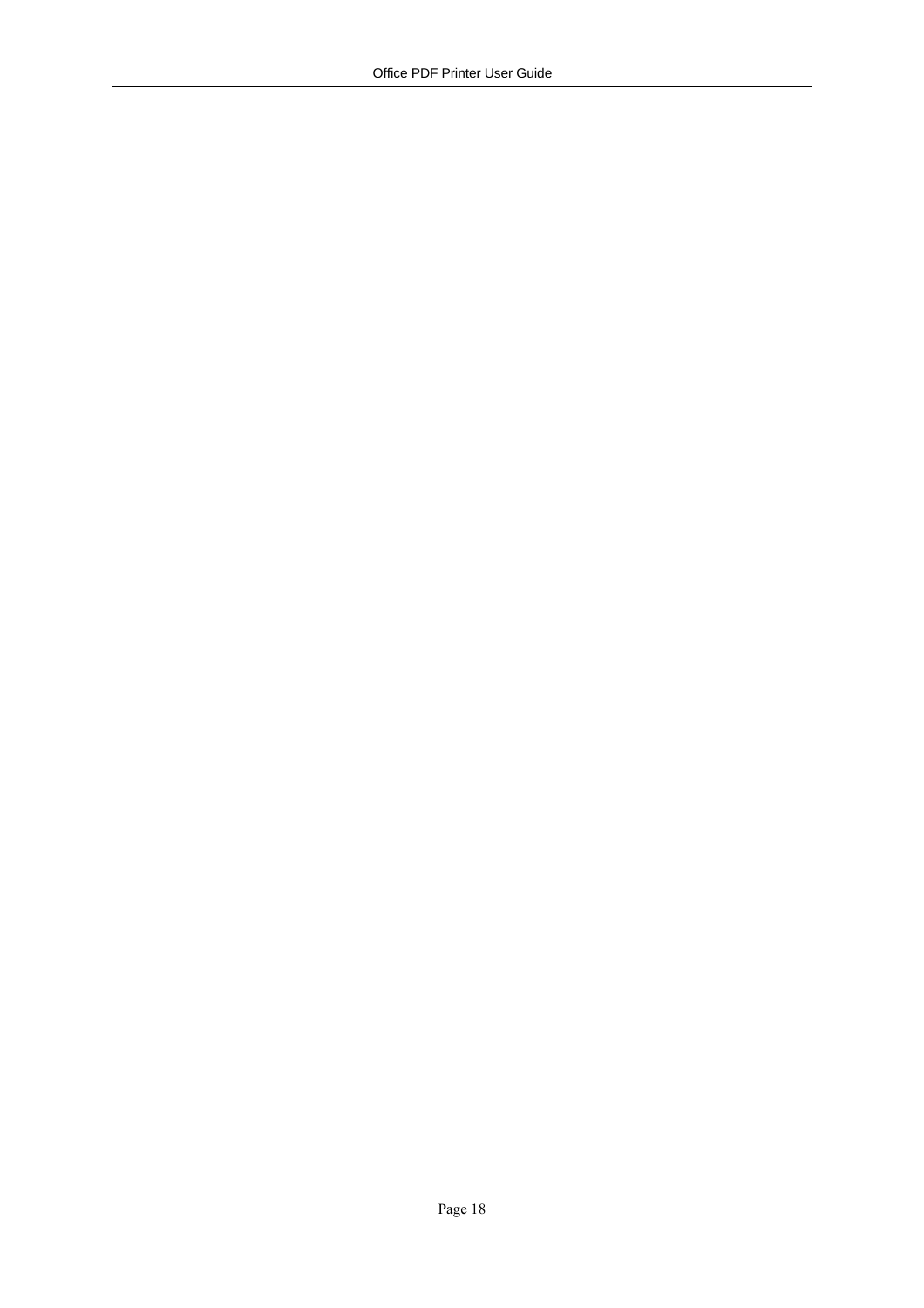## **Font Embedding**

When Office PDF Printer has access to a font used in your source document, it can embed that font in the resulting PDF document. Embedding ensures that all readers will see the text in its original font and be able to print the file using the original fonts; however, embedding fonts increases file size.

|                                                                                                                                                                                                                                                                                                                                    | <b>Document Security</b> |                   | Output Options                                                                   | About         |
|------------------------------------------------------------------------------------------------------------------------------------------------------------------------------------------------------------------------------------------------------------------------------------------------------------------------------------|--------------------------|-------------------|----------------------------------------------------------------------------------|---------------|
| <b>General Settings</b>                                                                                                                                                                                                                                                                                                            |                          | Image Compression | Font Embedding                                                                   | Color Space   |
| Embedding<br><b>Installed Fonts</b>                                                                                                                                                                                                                                                                                                |                          |                   | Fonts to Embed                                                                   |               |
| <b>Andalus</b><br>Angsana New<br>AngsanaUPC<br>Arabic Transparent<br>Arabic Typesetting<br># Arial<br><b>Arial Black</b><br><b>Batang</b><br><b>BatangChe</b><br><b><sup>8</sup> Browallia New</b><br><b>BrowalliaUPC</b><br><b>*</b> Calibri<br>Cambria<br><sup>*</sup> Cambria Math<br><b>Candara</b><br>Comic Sans MS<br>ш<br>ë |                          | E                 | No Embedding<br># Arial<br>Courier New<br><b>Georgia</b><br>Imnact<br>m<br>HT.   |               |
| $\triangledown$ Embed all fonts                                                                                                                                                                                                                                                                                                    |                          |                   | $\nabla$ Optimize font embedding by subsetting fonts when used no more than  100 | $\frac{1}{2}$ |

Font Embedding and Substitution:

Office PDF Printer can embed TrueType, OpenType, Type1, CID-Type1, Multiple Masters Type1, OpenType/CFF, pure CFF, CEF Windows FNT/FON, X11 PCF font in a PDF file to prevent font substitution if a user doesn't have that font on their system or available to their printer. For each font embedded, Office PDF Printer can embed the entire font or the subset of characters used in the file. Embedding a subset saves file space. Type 1 and TrueType fonts can be embedded if they are sent from your Windows application.

If a font is not embedded in a PDF file and the user does not have access to the original font on their system, Office PDF Printer substitutes the font with the nearest type. If the metrics of the original font are included in the PDF file, the Multiple Master typeface can stretch or condense to fit, to ensure that line and page breaks are maintained from the original document. The substitution cannot always match the shape of the original characters, however, especially if the characters are unconventional ones, such as script typefaces.

For Asian text, Office PDF Printer uses fonts from the installed Asian language packs or from similar fonts on the user's system. Fonts from some languages or with unknown encodings cannot be substituted; in these cases, the text appears as bullets in the file.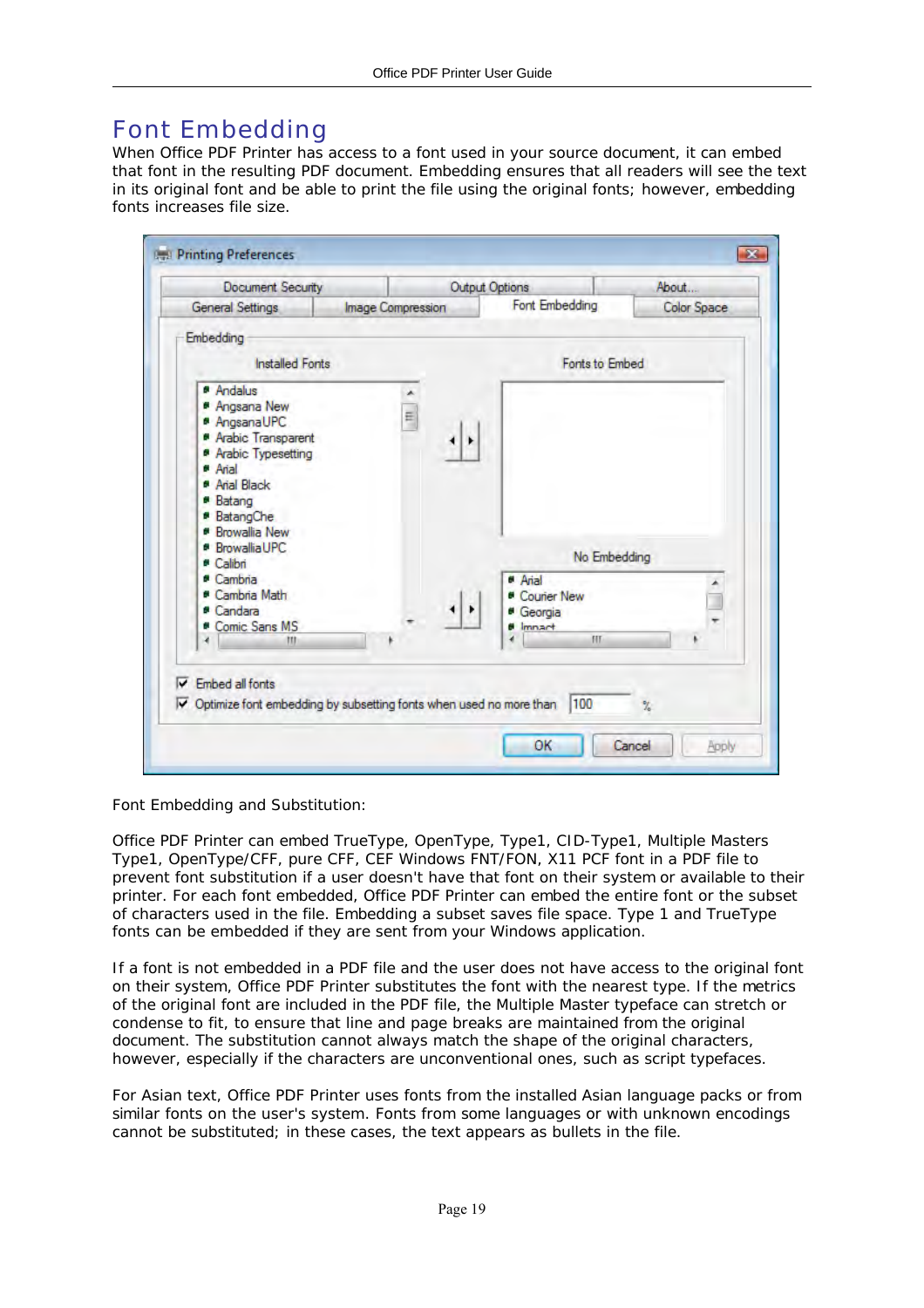#### Subset All Embedded Fonts:

To embed only a subset of the fonts, select 'Optimize font embedding by subsetting fonts when used no more than' and specify a threshold percentage. If the threshold is 45, for example, and less than 45% of the characters are used, Office PDF Printer embeds only those characters.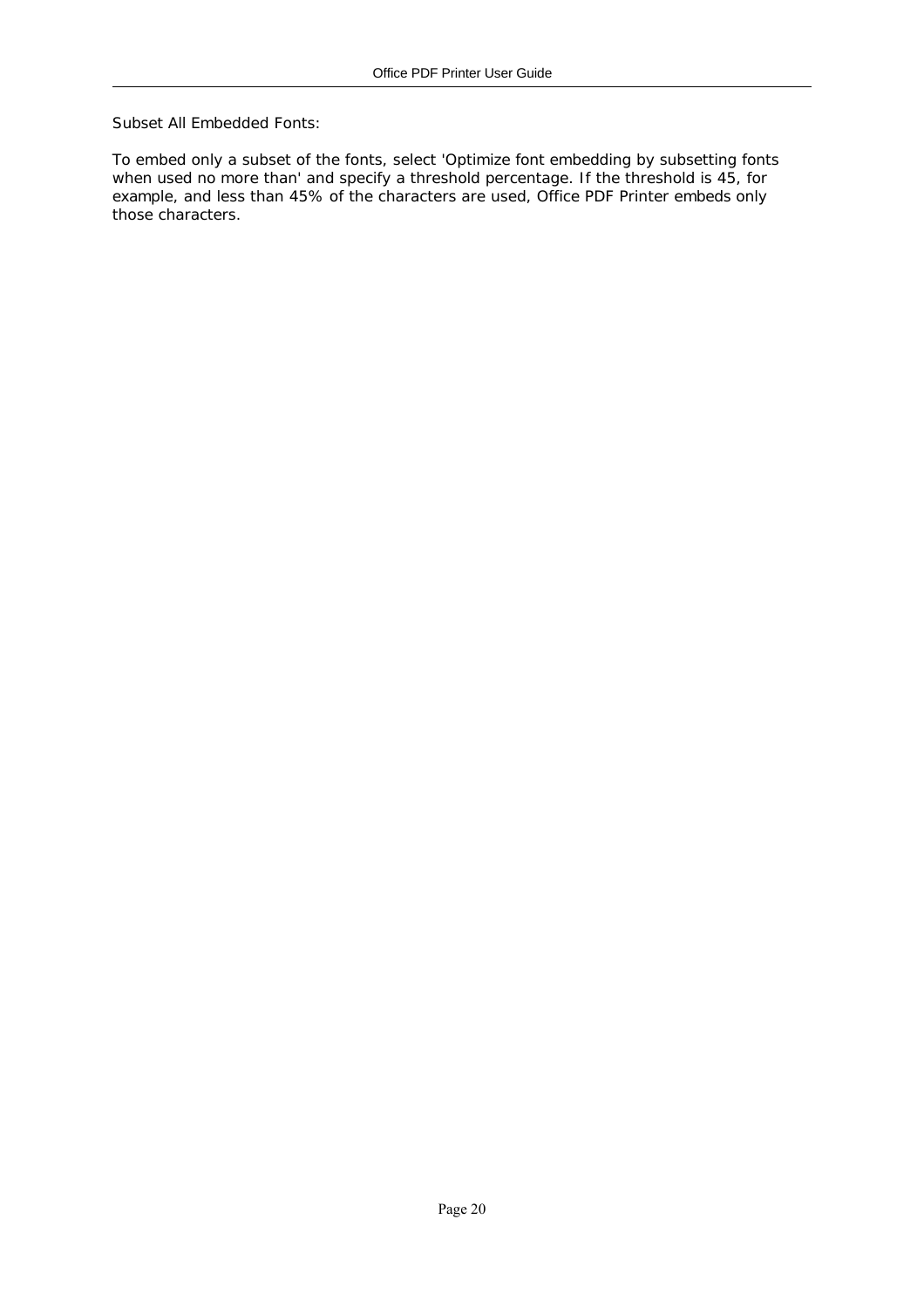## **Color Management**

By their very natures, a monitor and printer reproduce color in completely different ways. Color Management is designed to reconcile the different color capabilities of scanners, monitors, and printers to ensure consistent color throughout the creation, display, and print process. Ideally, this means that the colors displayed on your monitor accurately represent the colors of the final output. It also means that different applications, monitors, and operating systems will display colors consistently.

|                          | <b>Document Security</b>                                                                                                                                                               | Output Options | About              |
|--------------------------|----------------------------------------------------------------------------------------------------------------------------------------------------------------------------------------|----------------|--------------------|
| <b>General Settings</b>  | Image Compression                                                                                                                                                                      | Font Embedding | <b>Color Space</b> |
| <b>Color Management</b>  |                                                                                                                                                                                        |                |                    |
|                          | These settings let you associate color space with your color PDF files. Rendering intent decides how                                                                                   |                |                    |
|                          | the color in your source document will be mapped to the corresponding color in the selected color                                                                                      |                |                    |
| space of the PDF output. |                                                                                                                                                                                        |                |                    |
| Color Space:             | <b>Keep System Color in sRGB</b>                                                                                                                                                       |                |                    |
|                          |                                                                                                                                                                                        |                |                    |
| Rendering intent:        | Relative Colonmetric - Shift all colors accordingly as per two color spaces *                                                                                                          |                |                    |
|                          |                                                                                                                                                                                        |                |                    |
|                          |                                                                                                                                                                                        |                |                    |
|                          |                                                                                                                                                                                        |                |                    |
| <b>Color Profile</b>     |                                                                                                                                                                                        |                |                    |
|                          |                                                                                                                                                                                        |                |                    |
|                          | Color profiles control the color on your PDF files. Select the default color profile for all PDF output from<br>this PDF printer from the list of currently associated color profiles. |                |                    |
|                          |                                                                                                                                                                                        |                |                    |
| <b>RGB Profile</b>       | Adobe RGB (1998)                                                                                                                                                                       |                |                    |
|                          |                                                                                                                                                                                        |                |                    |
| CMY/C Prafile.           | U.S. Web Coated (SWOP) v2                                                                                                                                                              |                |                    |
|                          |                                                                                                                                                                                        |                |                    |

**Color Management Policies:**

Keep Device Color in RGB: This option leaves device-dependent colors unchanged and preserves device-independent colors as the nearest possible equivalent in PDF. It is a useful option for print shops that have calibrated all their devices, used that information to specify color in the file, and are only outputting to those devices.

Keep System Color in sRGB: This option lets you embed an ICC profile compliant to sRGB standard when distilling files and calibrates color in the images, making colors in the resulting PDF files device-independent. Since sRGB standard is popular, Color Management does not embed ICC profiles any more. However, device-dependent color spaces in files (RGB, Grayscale, and CMYK) are converted to sRGB color space.

Convert to sRGB Color Space: This option calibrates color in the file, making the color device-independent. All colors in CMYK and RGB images are converted to sRGB.

Convert to CMYK Color Space: This option calibrates color in the file, making the color device-independent. All colors in RGB and sRGB images are converted to CMYK.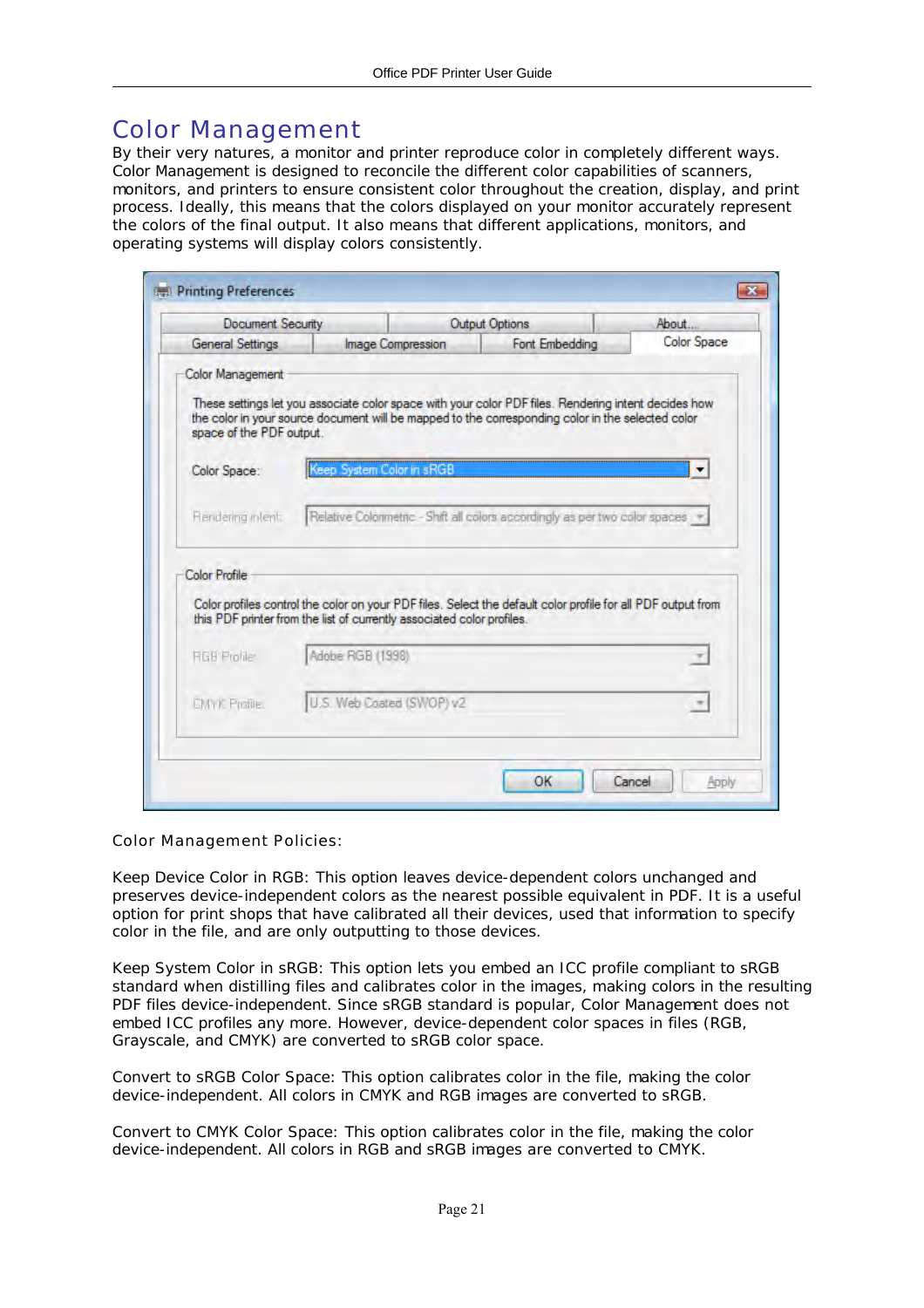Grayscale images are usually left unchanged. This option usually reduces the size and increases the display speed of PDF files because less information is needed to describe RGB images than CMYK images. Because RGB is the native color space used on monitors, no color conversion is necessary during display, which contributes to fast online viewing. This option is recommended if the PDF file will be used online or with low-end printers. CMYK is recommended for prepress or press printing and high-end printers.

#### **Rendering Intent:**

This option allows you to specify how to map colors between two color spaces. The result of any particular method depends on the profiles of the color spaces. For example, some profiles produce identical results with different methods:

Perceptual maintains the relative color values among the original pixels as they are mapped to the destination gamut. This method preserves the visual relationship between colors, although the color values themselves may change.

Saturation maintains the relative saturation values of the original pixels. This method is suitable for business graphics, where the exact relationship between colors is not as important as having bright saturated colors.

Relative Colorimetric remaps the white point of the source space to the white point of the destination space.

Absolute Colorimetric disables the matching of white and black points when converting colors. This method is not generally recommended unless you must preserve signature colors such as those used in trademarks or logos.

Relative Colorimetric is the default rendering intent.

#### **ICC Profile:**

For RGB, choose a profile to define the color space of all RGB images in files. The default, sRGB IEC61966-2.1, is generally a good choice because it is becoming an industry standard and is recognized by many output devices. You can also choose None to prevent RGB images from being converted.

For CMYK, choose a profile to define the color space of all CMYK images in files. The default is U.S. Web Coated (SWOP) v2. You can also choose None to prevent CMYK images from being converted.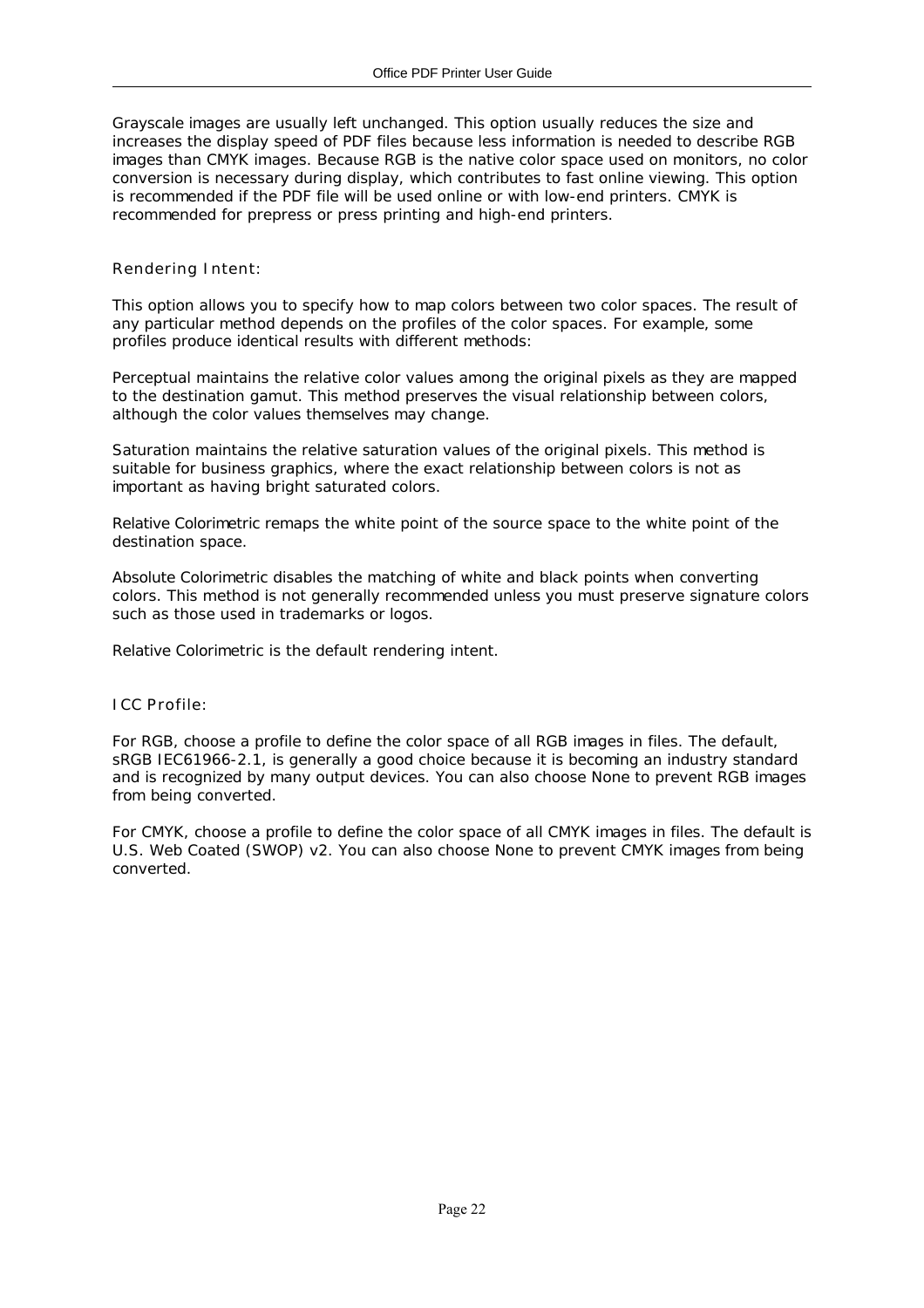### **Document Security**

If any security features are turned on by the creator of a PDF document, the PDF file will be encrypted with the combinations of all the powerful features of our most advanced PDF security technology.

| <b>General Settings</b>                         | Image Compression                                                                            | Font Embedding                             | <b>Color Space</b>                                                                                     |
|-------------------------------------------------|----------------------------------------------------------------------------------------------|--------------------------------------------|--------------------------------------------------------------------------------------------------------|
| <b>Document Security</b>                        |                                                                                              | Output Options                             | About                                                                                                  |
| Password Protection                             |                                                                                              |                                            |                                                                                                        |
| V User Password:                                |                                                                                              |                                            |                                                                                                        |
| $\triangledown$ Owner password:                 |                                                                                              |                                            |                                                                                                        |
|                                                 | To secure your PDF document with password(s), the owner password is mandatory. When the user |                                            | password is not set, the reader will not be prompted for a password to view this PDF, however, all the |
| permission settings are still in effect.        |                                                                                              |                                            |                                                                                                        |
| <b>Permission Settings</b><br>Printing Allowed: | Low Resolution (150 dpi)                                                                     |                                            |                                                                                                        |
| Changes Allowed:                                |                                                                                              | Inserting, deleting, and rotating of pages |                                                                                                        |
|                                                 | Enable copying of text, images, and other content                                            |                                            |                                                                                                        |
|                                                 |                                                                                              |                                            |                                                                                                        |

**Password Protection:**

To help prevent security problems, you can set a password on a PDF document before you send or share it. The password identifies the reader or owner of the PDF document and helps warn anyone who views it if the document was modified after it was password-protected. You can also determine whether the document can be modified or printed by applying PDF permissions before sharing the document.

To secure your PDF document with password(s), the owner password is mandatory. When the user password is not set, the reader will not be prompted for a password to view this PDF, however, all the permission settings are still in effect.

To set, modify, and remove the permission settings, you are required to specify or enter the owner password. This password identifies the owner of the PDF document.

**Permission Settings:**

The following settings can enabled or disabled to allow or disallow readers to operate on your PDF document,

1. Printing in high resolution or low resolution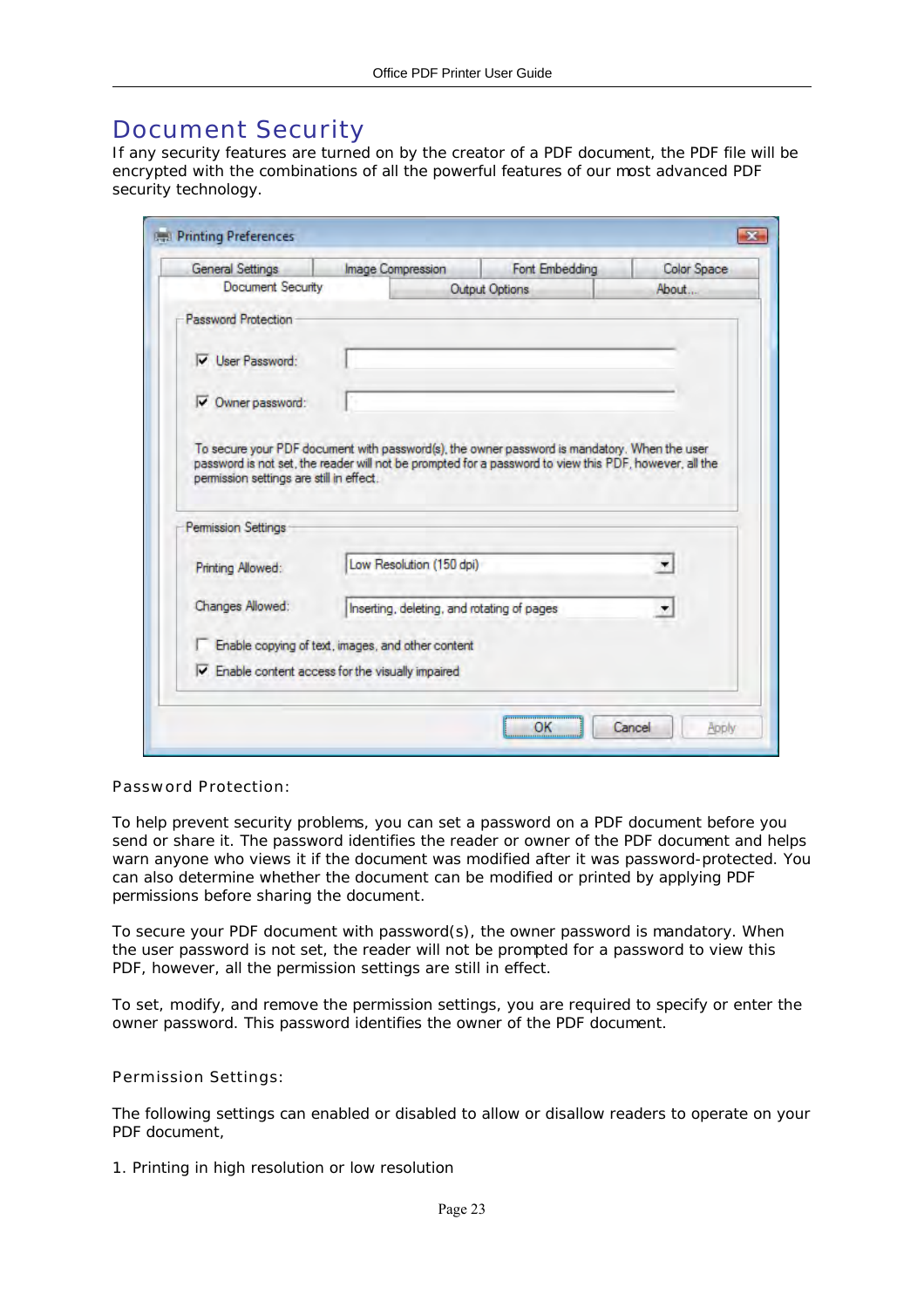- 2. Copying of text, images, and other content
- 3. Text access for screen reader device for the visual impaired
- 4. Inserting, deleting, and rotating of pages
- 5. Filling-in form fields and signing
- 6. Commenting, filling in form fields, and signing
- 7. Any change except extracting pages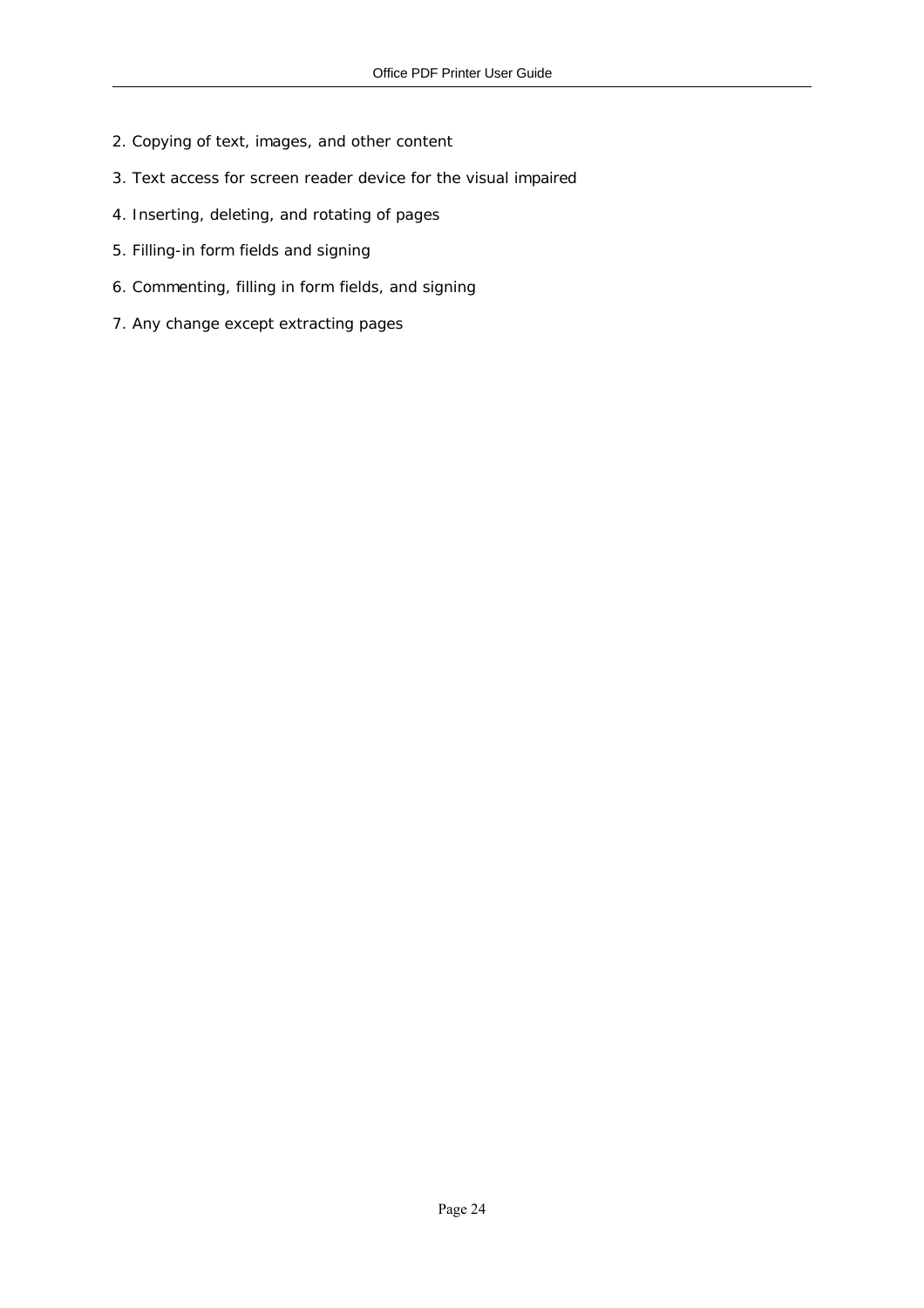### **Output Options**

The PDF merge capabilities include being able to append, insert or overwrite PDF result to the destination PDF file in runtime. Once a choice is made in the Output Options, Office PDF Printer acts as per the decision you have made when the destination PDF file exists.

| <b>General Settings</b>                                                                                                                                                                                  | Image Compression | Font Embedding    | <b>Color Space</b>                                                                                                                  |  |
|----------------------------------------------------------------------------------------------------------------------------------------------------------------------------------------------------------|-------------------|-------------------|-------------------------------------------------------------------------------------------------------------------------------------|--|
| <b>Document Security</b>                                                                                                                                                                                 |                   | Output Options    | About                                                                                                                               |  |
| <b>Destination Parameters</b><br>• Prompt for file name (Show Save-As dialog)<br>C Output PDF to a folder:<br>The output PDF has the same file name as the source.<br>document except the extension .PDF |                   | Overwrite Options | C Confirm with overwrite options<br>C Insert at beginning of existing file<br>Append to existing file<br>C Overwrite without asking |  |
| Output PDF always to a file:<br>o<br>The output PDF will always be written to the above<br>folder with the above file name.                                                                              |                   |                   | Attach literally any type of file, the PDF<br>can act as a secure delivery medium for<br>sensitive or commercial content.           |  |
| Attach file(s) to PDF                                                                                                                                                                                    |                   |                   | Add                                                                                                                                 |  |
|                                                                                                                                                                                                          |                   |                   | Delete                                                                                                                              |  |

**Here are the four choices on Output Options,**

- 1. Confirm with overwrite options
- 2. Insert at beginning of existing file
- 3. Append to existing file
- 4. Overwrite without asking

**The following senaio describes how the first option decides the behavior of Office PDF Printer:**

Suppose you have a DailyReport.PDF file already in your "My Documents" folder, and you create a new PDF file from Microsoft Word, and specify DailyReport.PDF as the destination file name in the Save-As dialog. Now the conflict in file name happens. You will see a run-time warning dialog to prompt you to confirm which action to take,

- 1. Insert the resulting PDF file at beginning of the existing PDF file
- 2. Append the resulting PDF file to the existing PDF file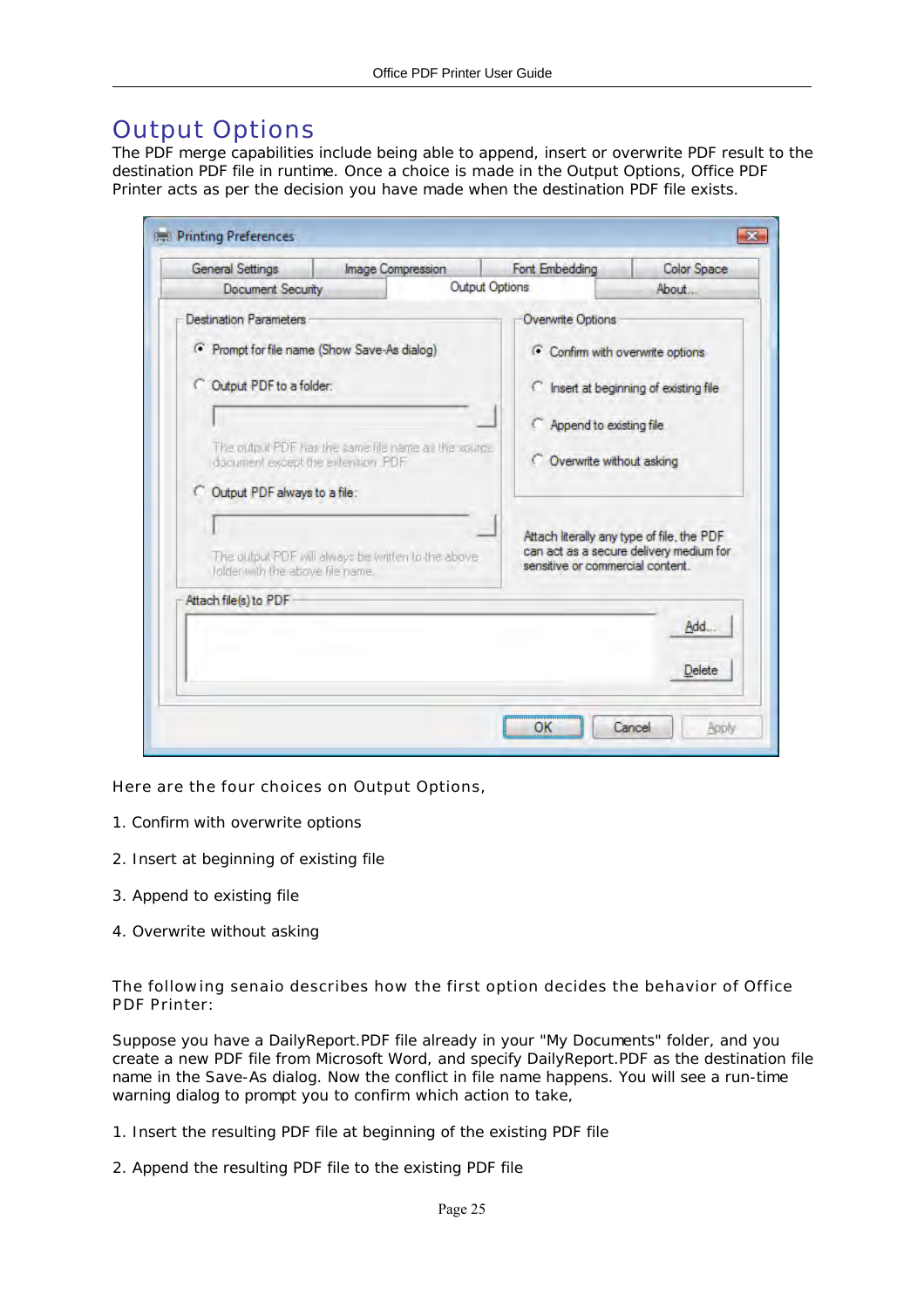#### 3. Overwrite existing file

To bypass this warning dialog for good and all, you should make a choice among "Insert at beginning of existing file", "Append to existing file", and "Overwrite without asking".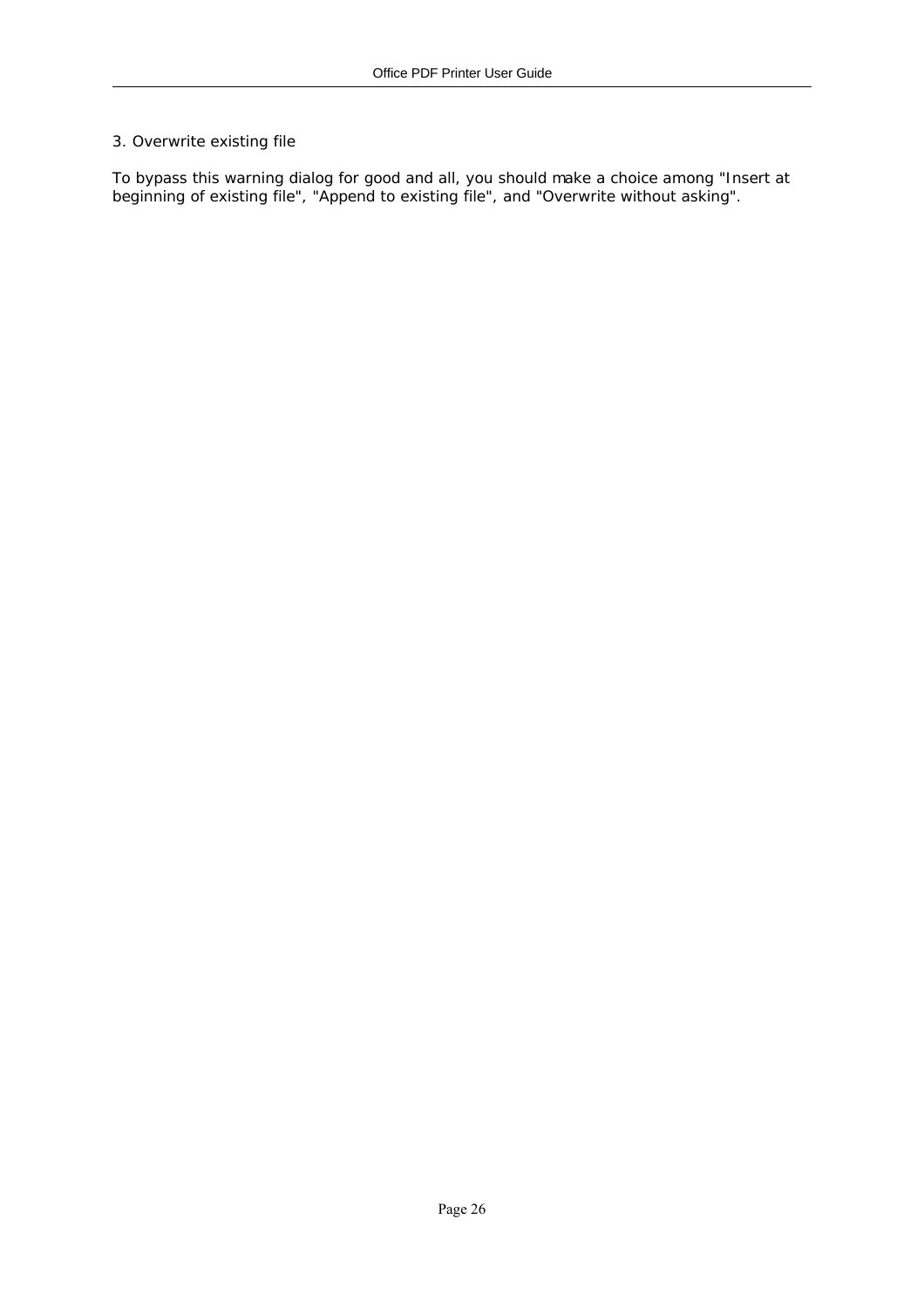## **PDF Attachment**

Many times you will want to attach a PDF or other file to your primary PDF document before sending it on or for archival purposes. For instance, you may want to attach a copy of the document's original source file, companion documents or other related materials. Luckily, the PDF format allows for just this, via PDF attachment features.

Using the Office PDF Printer product, select Output Options Tab > Attach file(s) to PDF and then browse to choose your appropriate file. Once you have added your attachment, the attachment will be automatically added to the Attachment List.

To attach more files, simply repeat the process. You can attach as many files as you want.

Since it is possible to attach literally any type of file, the PDF can act as a secure delivery medium for sensitive or commercial content.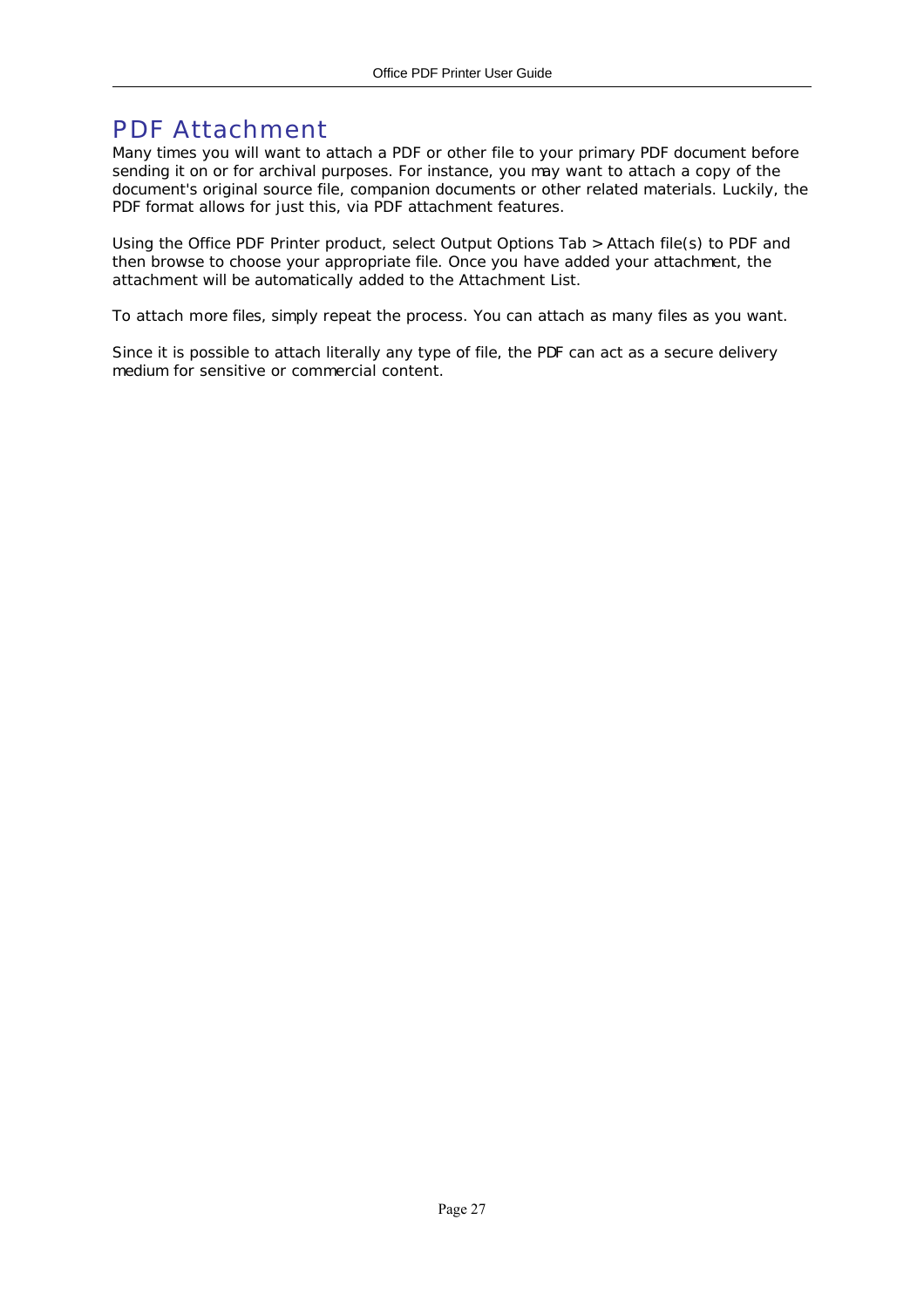## **Remove Watermark**

The trial version of the Office PDF Printer stamps an Unregistered watermark in red on all PDF pages it creates. To remove the watermark, either purchasing a license or registering the product is required. After you purchase, you get the full retail version, which creates PDF files without the Unregistered watermark.

For more information on purchasing,

[http://www.roycesoft.com/registration.html](http://www.roycepdf.com/registration.html)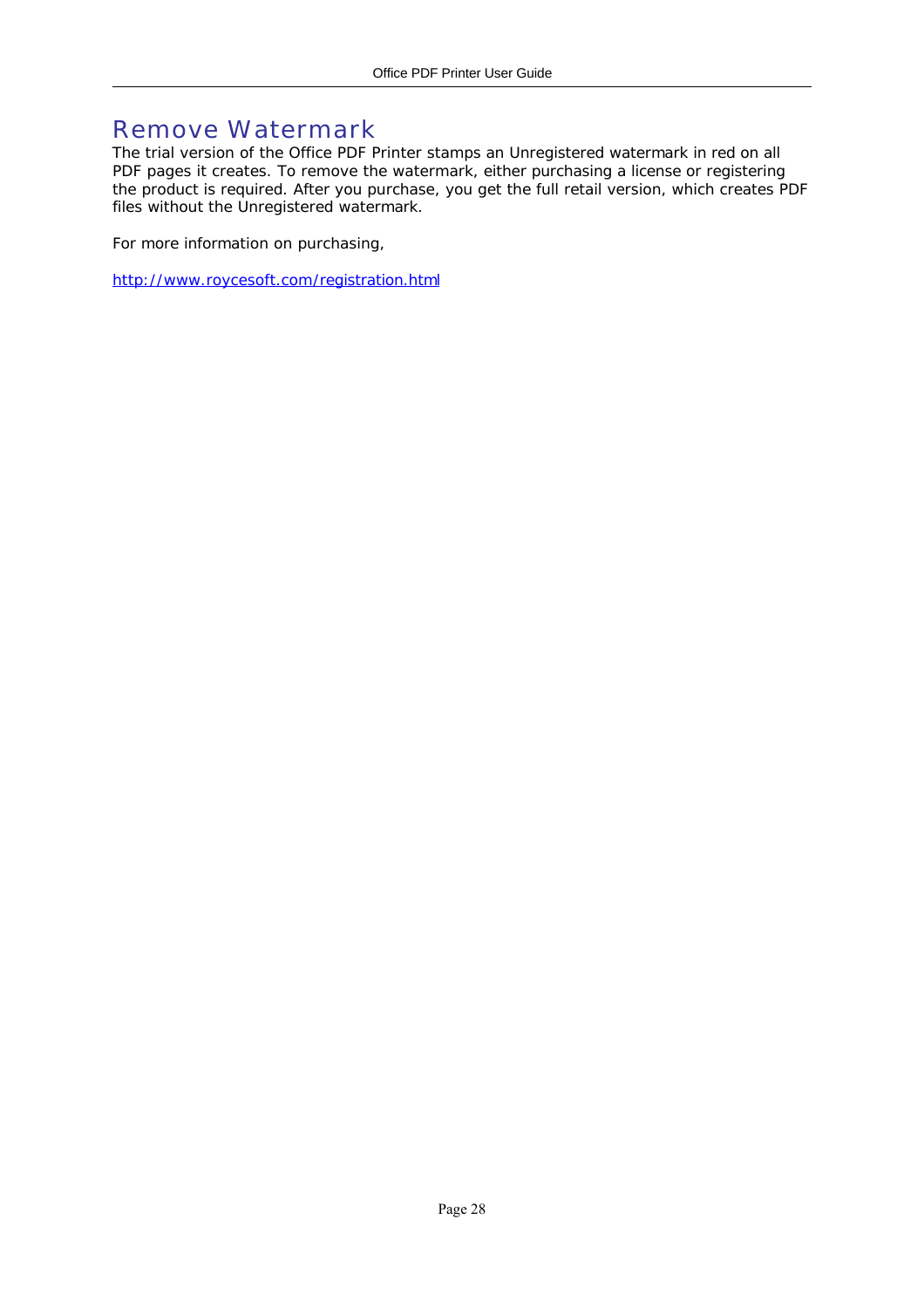## **Technical Support**

If you have a question about purchasing or using Office PDF Printer, or have a suggestion for a new feature you'd like to see in a future release, please don't hesitate to write to us.

**Contact Sales Representative:**

sales@roycesoft.com

**Contact Technical Support Staff:**

support@roycesoft.com

**Contact North American Sales Office:**

Share-It! USA 9625 West 76th Street, Suite 150 Eden Prairie, MN 55344 USA

Languages: English

Tel: 1-800-903-4152 Fax: (724) 850-8187

**European Sales Office:**

Share-it! - element 5 AG Vogelsanger Str. 78 50823 Cologne Germany

Languages: English, German, French, Italian, Spanish and Portuguese

Tel: +49.221.31088.20 Fax: +49.221.31088.29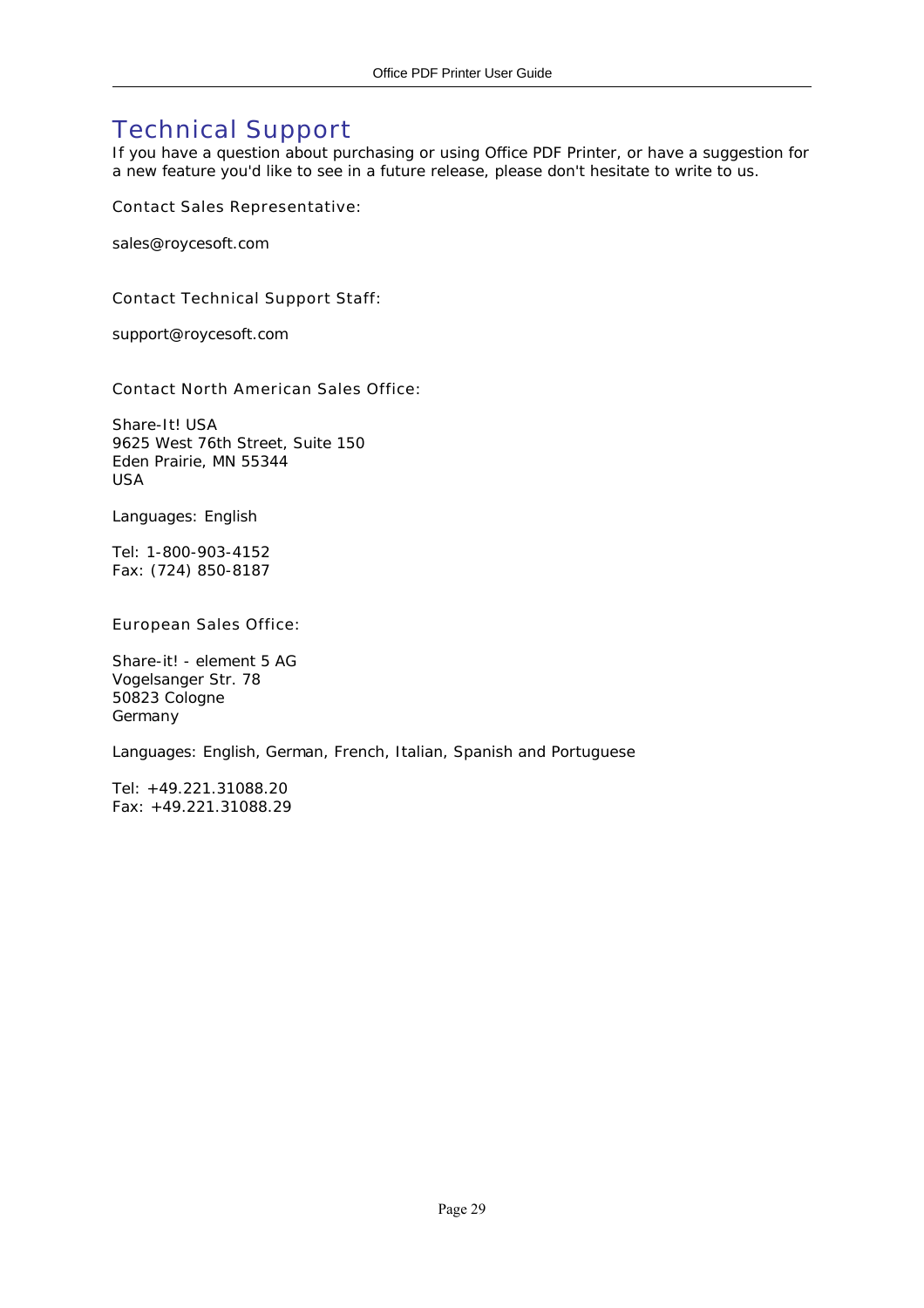## **Frequently Asked Questions**

The most frequently-asked questions about installing and using Office PDF Printer product are answered below. If you have a question that isn't answered here or elsewhere on this Web site, please write to support@roycesoft.com.

**Q: Is it legal to create PDF with your solution?**

A: Absolutely legal. PDF has become an open standard. Any individual or company can write PDF creation software to create PDF files compliant to the Adobe PDF specification.

**Q: Does your software support business graphics and press-ready output?** A: Yes. Office PDF Printer supports CMYK, RGB, sRGB color spaces and 16 combinations of graphics and image compressions and rendering to assure the quality of business graphics and press-ready output.

**Q: Our company has multiple sites, will one site license be enough?** A: Our Site License allows you to install the software on unlimited number of servers and workstations (including portables, notebooks, and laptops) in multiple offices of your company in different locations, cities, and countries.

**Q: Can I get discount if I purchase multiple licences?** A: We offer volume discounts for individuals and companies that purchase multiple licenses. For more information on pricing, visit <http://www.roycesoft.com/purchase.html>

**Q: I am not sure if your product works with Windows Server?** A: Our product is designed and certificated for Windows 2000 Server, Windows 2000 Advanced Server, Windows 2000 Datacenter, Windows Server 2003, Windows Server 2003 R2, Windows Server 2008, and Windows Server 2008 R2.

**Q: I installed Office PDF Printer on a Windows Server 2003, and the client can't have access to the shared 'Office PDF Printer' printer. How come?** A: Here is the checklist,

 1) Office PDF Printer software has been installed with Administrative privilege onto the Windows Server 2003.

 2) Guest account or an appropriate user account has been enabled to make the 'Office PDF Printer' printer accessible by printing.

3) Firewall has been disabled or an appropriate rule to bypass firewall has been applied.

 4) Office PDF Printer Client software has been launched on the client with the correct parameters.

**Q: I installed Office PDF Printer on a Windows XP Pro computer, but failed to share the Office PDF Printer for other computers. Why?** A: Here is the checklist,

1) Office PDF Printer has been installed on the Windows XP Pro computer successfully.

 2) You have enabled printer sharing in "Start"->"Control Panel"->"Printers and Faxes"->"Office PDF Printer"->"Sharing...".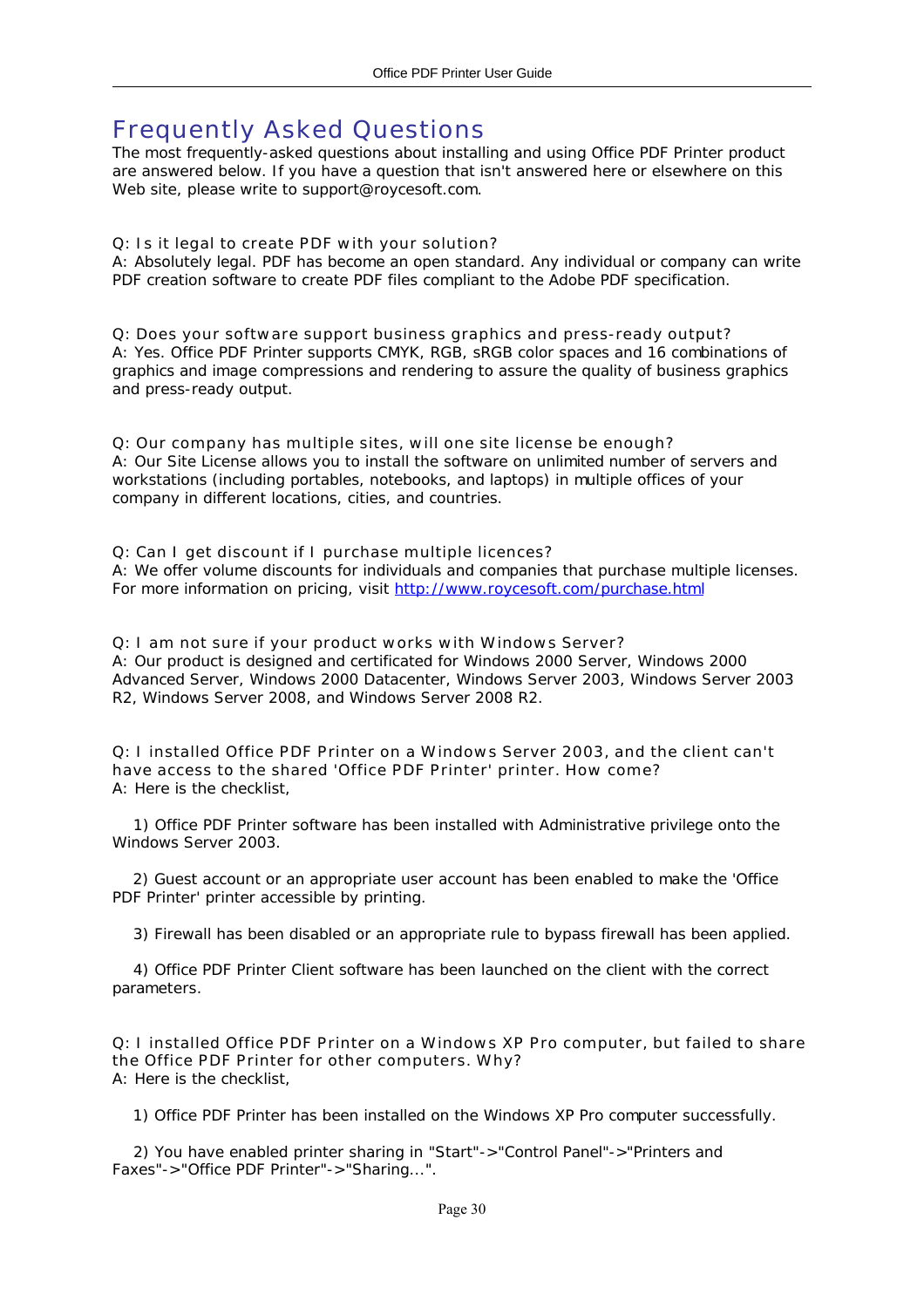3) Firewall has been disabled or an appropriate rule to bypass the firewall has been applied.

 4) Office PDF Printer Client software has been launched on the client with the correct parameters.

**Q: I installed Office PDF Printer on a Windows Vista computer. Can I share my Office PDF Printer for the other computers?** A: Sure. Please follow,

 1) On your Vista computer, select "Start"->"Control Panel"->"Printers and Faxes", right-click on the icon of the "Office PDF Printer" printer, and choose "Sharing...". Enable the printer sharing and specify RoycePDF as the share name.

 2) On your client computer, launch the Office PDF Printer Client software to install the shared RoycePDF printer from the server.

**Q: Do I need to uninstall a previous version of the Office PDF Printer before I install a newer version?**

A: No. There is no need to uninstall the previous version before installing a newer version of the program.

**Q: Do I need to uninstall the trial version of the Office PDF Printer software before I install the full version?**

A: No. The full version of Office PDF Printer software can be installed over the trial version. This means that the trial version's files will be replaced by the full version's files.

**Q: Can I use the Office PDF Printer software on both my desktop and portable computer?**

A: If you purchased a single-user license for the full version of the Office PDF Printer software, you can use the software on one or more computers you own, provided the program is only used on one computer at a time. If more than one person will be using Office PDF Printer on different computers at the same time, you must purchase a multiple-user license.

**Q: How many licenses should I acquire, if I want to install Office PDF Printer on a server computer?**

A: When Office PDF Printer is installed on a server computer that allows multiple users to access the shared printer, one license should be purchased for each user.

**Q: Which product works on Microsoft Windows 7 64-bit ?** A: All our products work on Windows 7 64-bit and 32-bit.

**Q: What is your upgrade policy?**

A: 3-Year Free Upgrades.

**Q: Does Office PDF Printer supports terminal services?** A: Yes.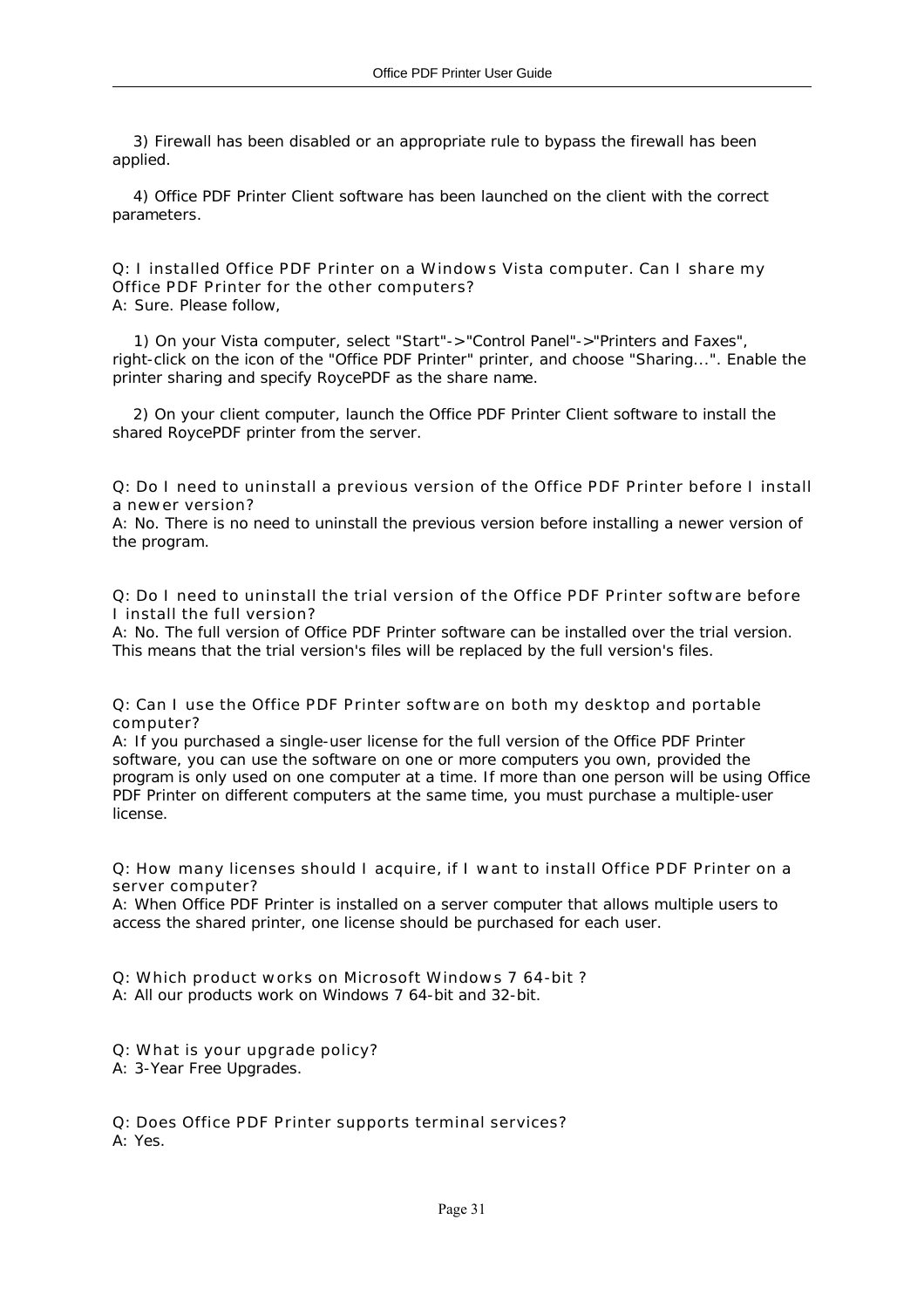**Q: How can I make CMYK PDF document?**

A: Before you print to the Office PDF Printer, click the Properties button of your Office PDF Printer, explore to the Color Space tab, set the Color Space to CMYK rather than RGB or sRGB.

**Q: How to append to an existing PDF file?**

A: You can save your PDF output to an existing PDF file, and a confirmation dialog will pop up asking you if you want to overwrite, or append the PDF result to this existing file, or insert the PDF result at the beginning of the existing file.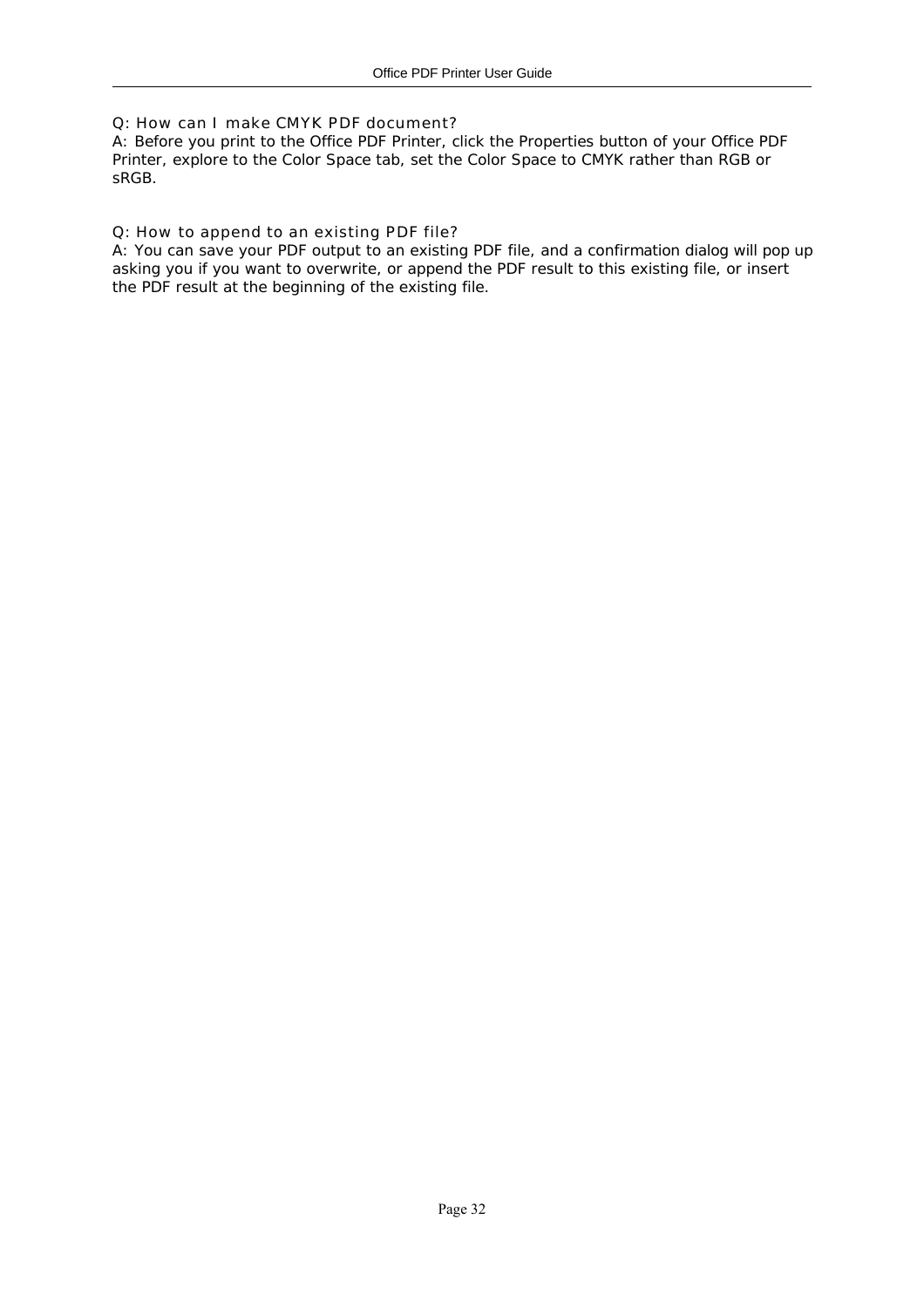## **Purchase & Order**

**Why to buy?**

The trial versions of the Office PDF Printer software stamps an Unregistered watermark in red on all PDF pages it creates. To remove the watermark, purchasing a license or registering the product is required. After you purchase, you get the full retail version, which creates PDF files without the Unregistered watermark.

You can purchase the full version of the Office PDF Printer software from Share-It, a leader in secure online order processing and online software delivery. For your convenience, a variety of ordering methods and payment options are available.

**For more information on purchasing,**

<http://www.roycesoft.com/registration.html>

**Billing & Payment:**

Billing currency: USD, EUR, GBP, AUD, CAD, JPY, CHF.

Payment options: Credit card, Debt card, PayPal, Wire Transfer, Bank Check, Purchase Order etc.

NOTE: The simplest and cheapest and fastest way to buy our software is to order it Online.

**Benefits of Purchase & Registration:**

When you purchase the full version, you'll receive:

- Use of the software beyond the 90-day trial period

- No registration reminders or trial version watermarks on PDF files
- Free updates & upgrades to the latest version & future versions.
- Product support by e-mail totally free.

**Delivery Options:**

You can choose either of the following delivery methods:

1) Download: You will receive a download link to the full version immediately after your order is processed.

2) Download + CD: You will receive a download link as described above, and the setup file for the full version will also be mailed to you on one compact disc.

#### **Online Purchase**

**Ordering Online**

The easiest and fastest way to get the full version of Office PDF Printer is to order through Softonic's secure online store using a credit card, debit card, or PayPal. Share-It accepts Visa, MasterCard, American Express, JCB, and Diners Club, as well as U.K. debit cards Solo and Switch/Maestro.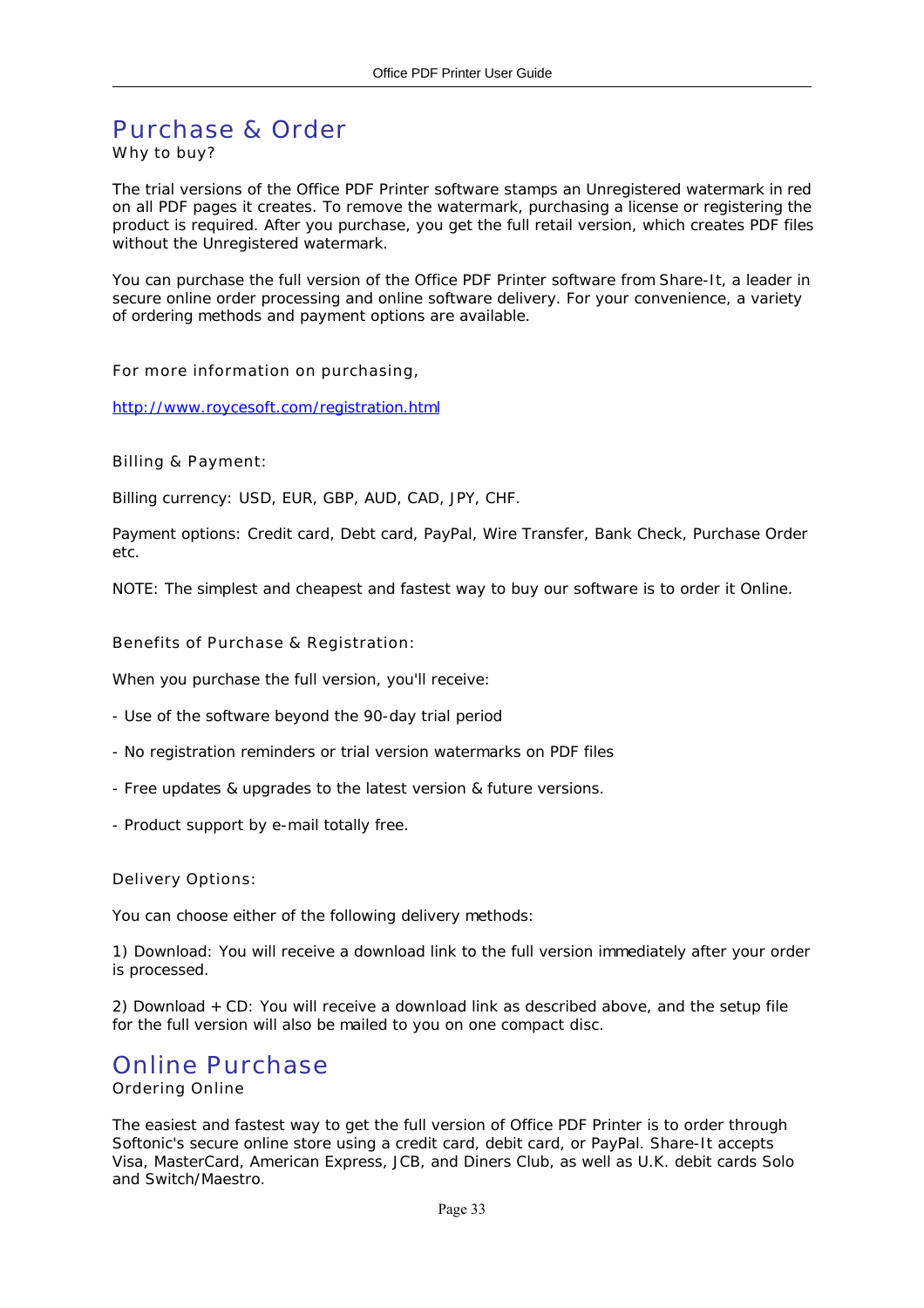Ordering online is easy, fast, safe, and secure!

Online credit-card, debit-card, and PayPal orders are processed immediately!

You can download the software right away!

Softonic also accepts payment by bank/wire transfer, check, and cash. If you choose one of these payment options, you will receive the necessary bank account information or postal address by e-mail after your order is processed.

**Ready to purchase online?**

<http://www.roycesoft.com/registration.html>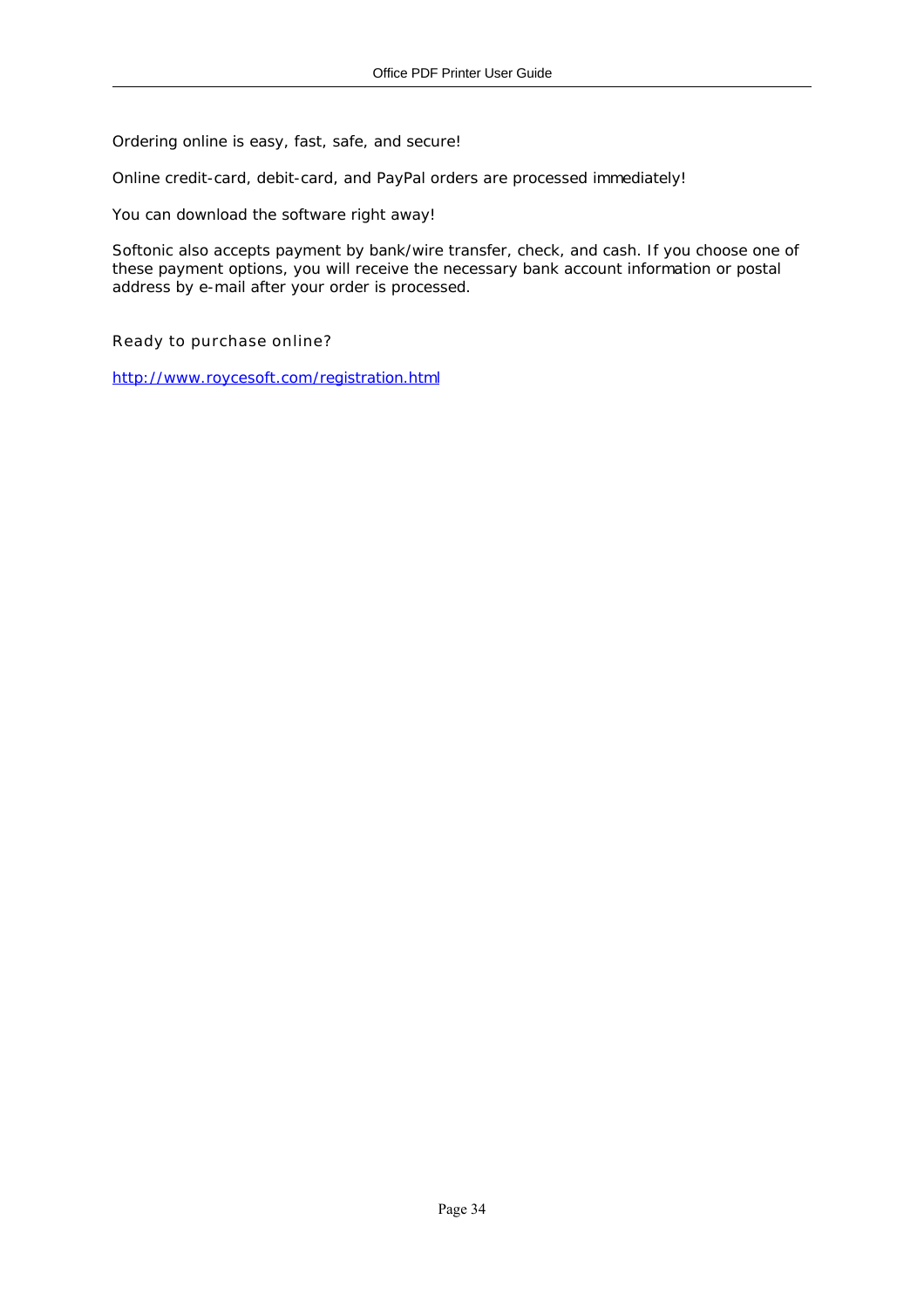## **Purchase Order**

**Ordering by Purchase Order**

Business customers can place a purchase order (PO) through our resellers' customer service by fax or mail. POs should be printed directly from your accounting system on company letterhead. All POs must include the required information so that our resellers can process your order.

- (\*) The product name **Office PDF Printer** and the product ID is **300312456**
- (\*) The requested quantity
- (\*) The name the product will be licensed to
- (\*) Your billing address and your delivery address, if different
- (\*) Name, phone and fax number of the contact person for your order
- (\*) The e-mail address to which the order confirmation and invoice should be sent, and your e-mail delivery address, if different
- (\*) The requested billing currency

If you include all of the required information, your order can be processed immediately by our customer service team.

#### **Customer Service USA**

(Language: English) share-it! c/o Digital River Inc. 9625 West 76th Street, Suite 150 Eden Prairie, MN 55344, USA

Phone: +1 952 646-5747 (for calls from outside the U.S.) or +1 800 903-4152 (for calls within the U.S.) Fax: +1 952 646-4552

#### **Customer Service Europe**

(Languages: German/English/French/Italian/Spanish/Portuguese) share-it! - Digital River GmbH c/o Digital River Ireland Ltd. Block 4, West Park Shannon Free Zone Co. Clare Irland

Phone: +49 221 31088-20 Fax: +49 221 31088-29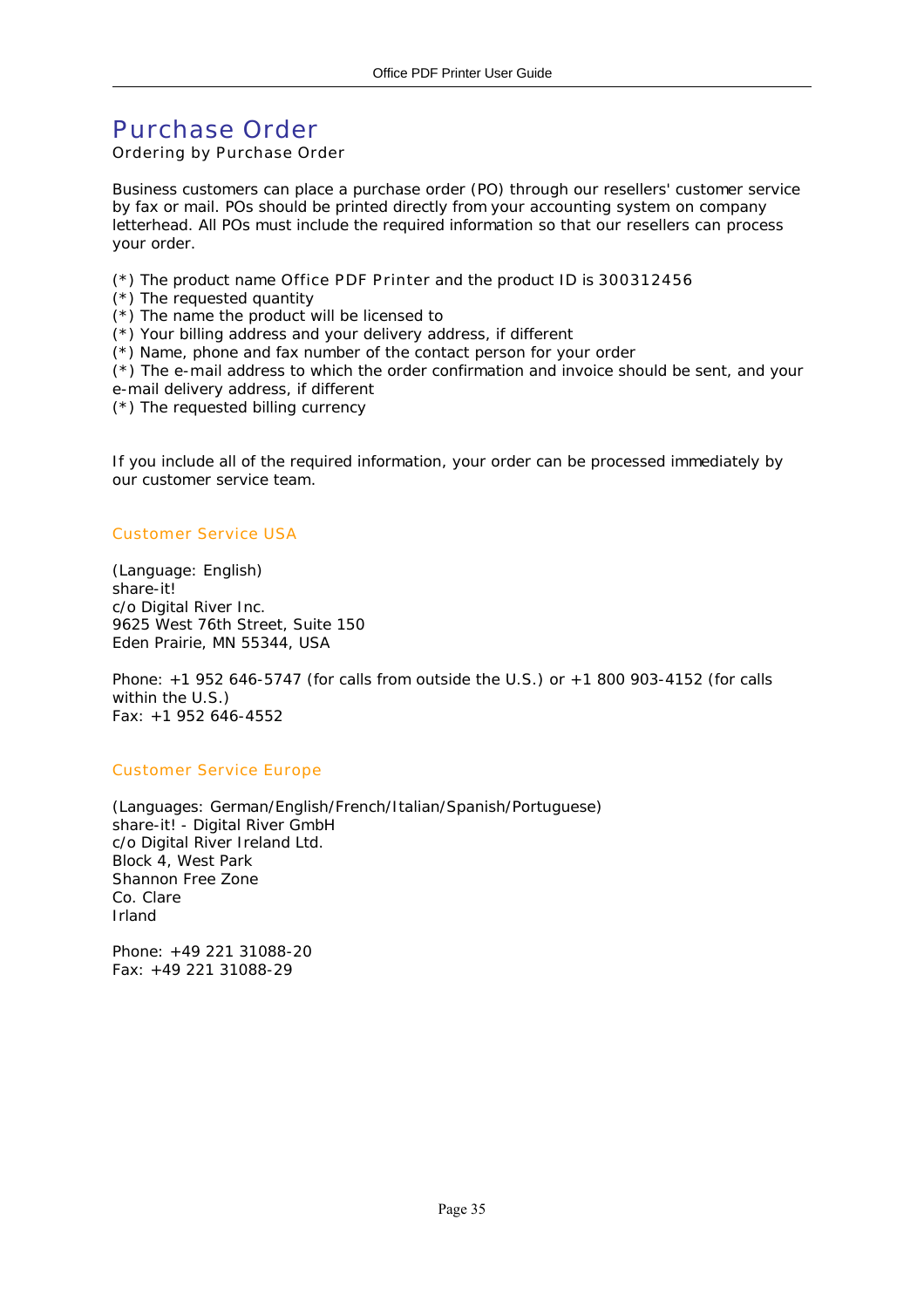## **Other Ways of Order**

**Ordering by Bank Check / Wire Transfer**

You can send your Bank Check or Wire Transfer to us,

share-it! USA 9625 West 76th Street Suite 150 Eden Prairie, MN 55344 USA

OR

share-it! - Digital River GmbH c/o Digital River Ireland Ltd. Block 4, West Park Shannon Free Zone Co. Clare Irland

**Ordering by Phone**

Call us and place your order,

Toll-free: 1-800-903-4152 (U.S.) Phone: 1-952-646-5747 (Int'l)

**Ordering by FAX**

You can FAX your order to us,

Fax: 1-952-646-4552

OR

Fax: +49 221 31088-29

If you choose to mail or fax your order to share-it!, be sure to include your name, postal-mail address, and e-mail address, and to specify the product, quantity, and payment option you desire.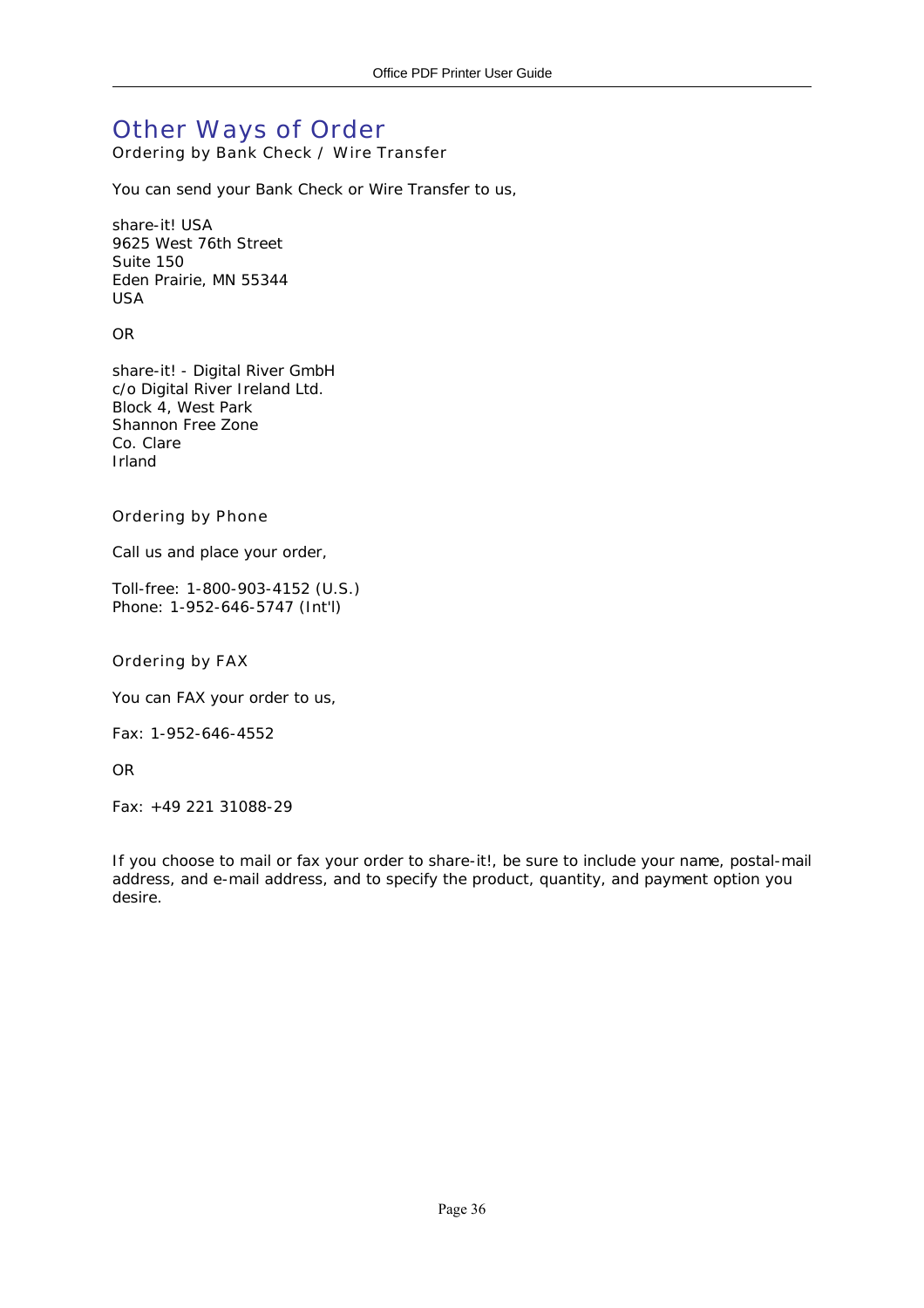# **Index**

**- C -**

Color Management 21 Create PDF 11



Document Properties 13 Document Security 23

## **- F -**

Font Embedding 19 Frequently Asked Questions 30



General Settings 15

# **- I -**

Image Compression 16



Major Features 7

# **- O -**

Office PDF Printer 4 Online Purchase 33 Other Ways of Order 36 Output Options 25 Overwrite Options 14

# **- P -**

PDF Attachment 27 Printer Basics 6 Printer Engine Capabilities 9 Purchase Order 35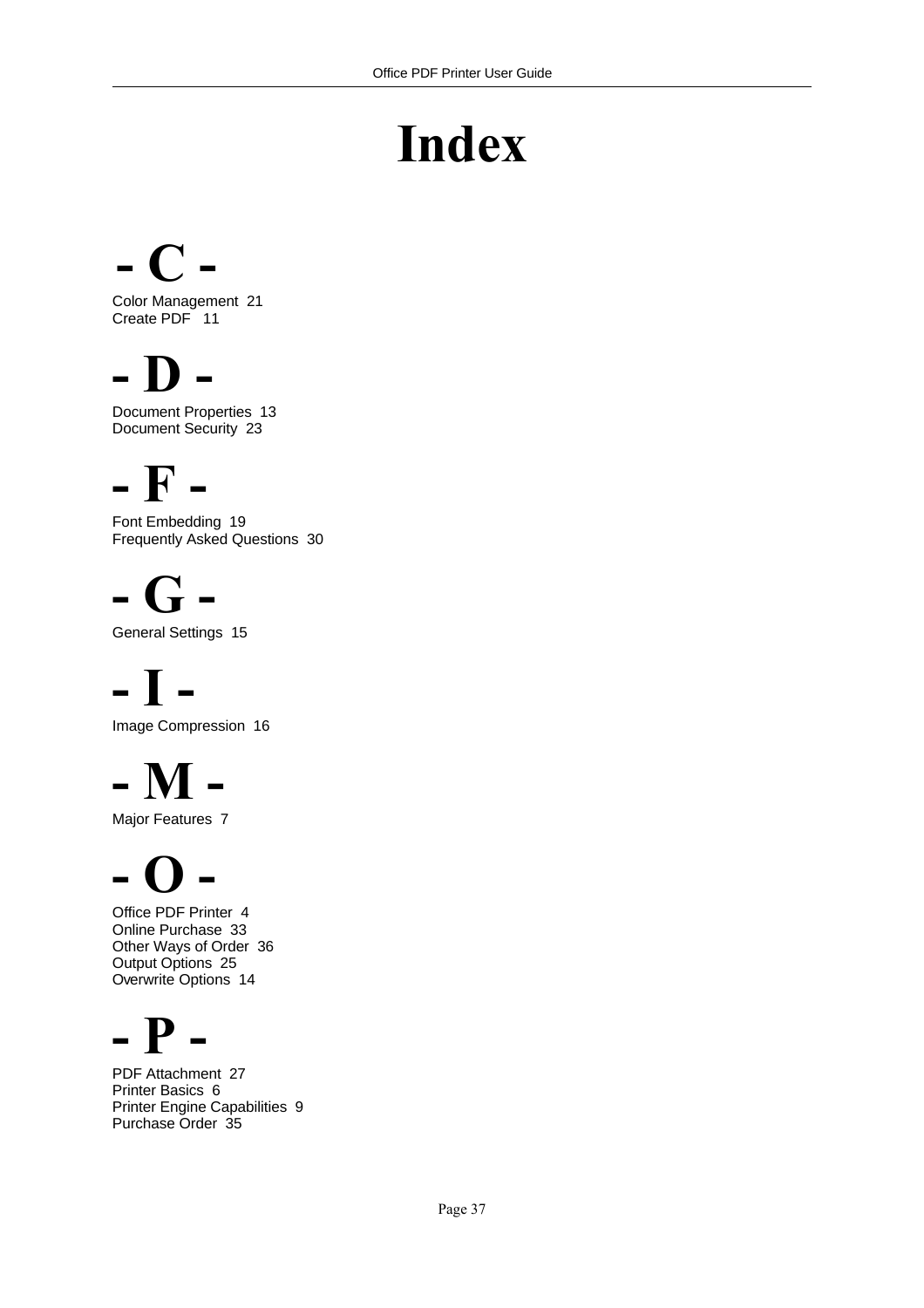**- R -** Remove Watermark 28

## **- S -**

System Requirement 10



Technical Support 29 Trademark and Copyright Information 4